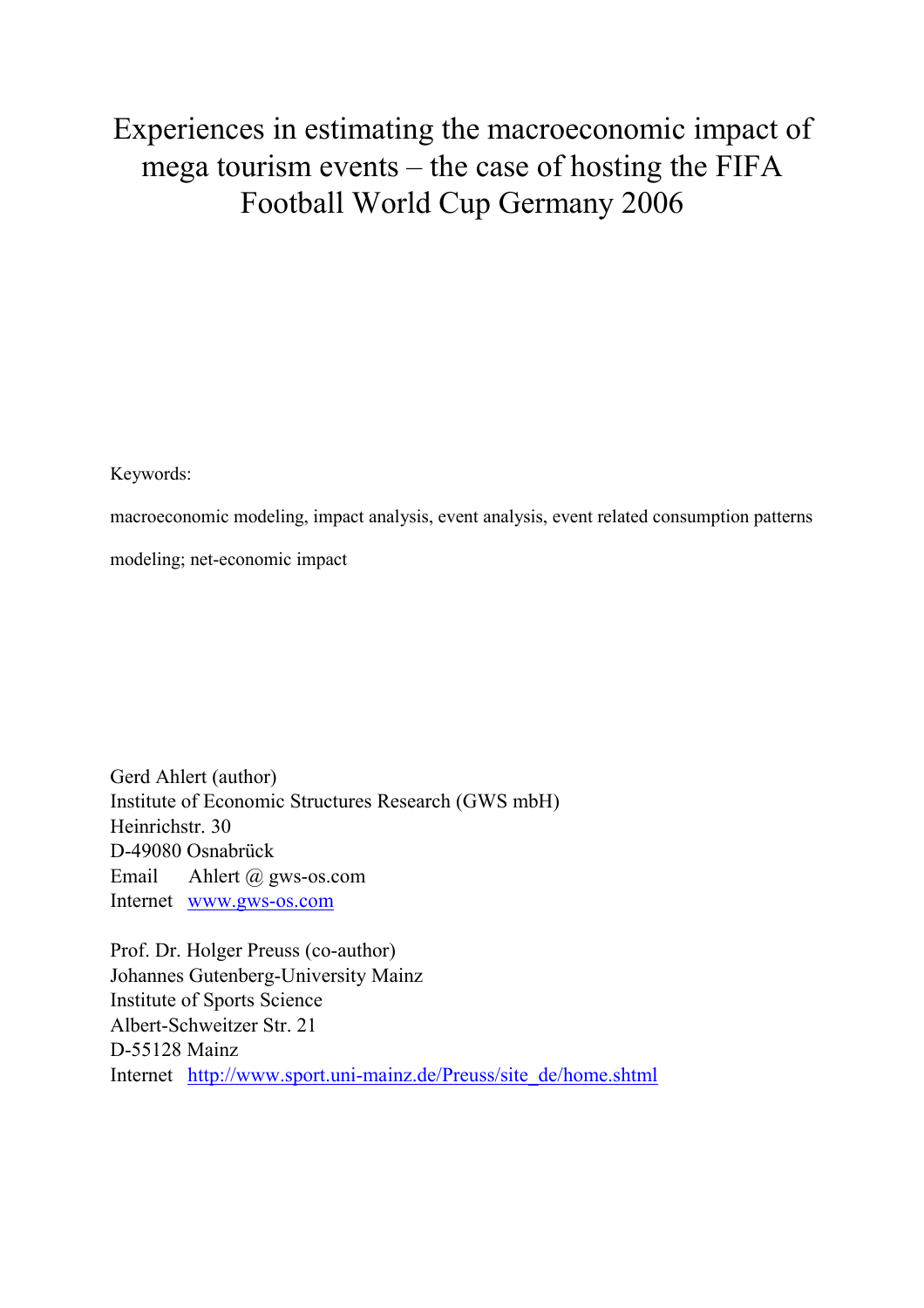# **ABSTRACT**

Estimating the macroeconomic impact of hallmark events has been discussed manifold in economic literature. Besides the assessment of the additional event related investment expenditures during the pre-event phase one of the most striking challenges is the estimation of the event related consumption expenditures during the event phase. Furthermore, for estimating the net economy-wide impact it is also important to apply an adequate macroeconomic model, which takes into account all indirect intermediate consumption effects and induced income effects of the event-specific primary stimulus as well as the adjustments of prices and interest rates.

The paper describes the experiences in estimating the macroeconomic impact of hosting the FIFA Football World Cup Germany 2006 more precisely. Therefore various aspects concerning impact assessment will be discussed against the backdrop of the applied macroeconometric intersectoral model INFORGE. A special focus is put on the consumption related effects. Within various pre-event studies the primary consumption stimulus has been estimated by plausibility based considerations or information coming from the German Tourism Satellite Account (TSA) whereas the final ex-post assessment study is based on a primary empirical measurement of the consumption patterns of tourists at the FIFA Football World Cup 2006 in Germany. Thus this measurement is explained in detail.

Using this new database, the calculated net economy-wide impact induced by the surveyed consumer spending at the World Cup has increased the German GDP by 3.2 billion  $\epsilon$  and created 34,800 "man years" of additional employment.

2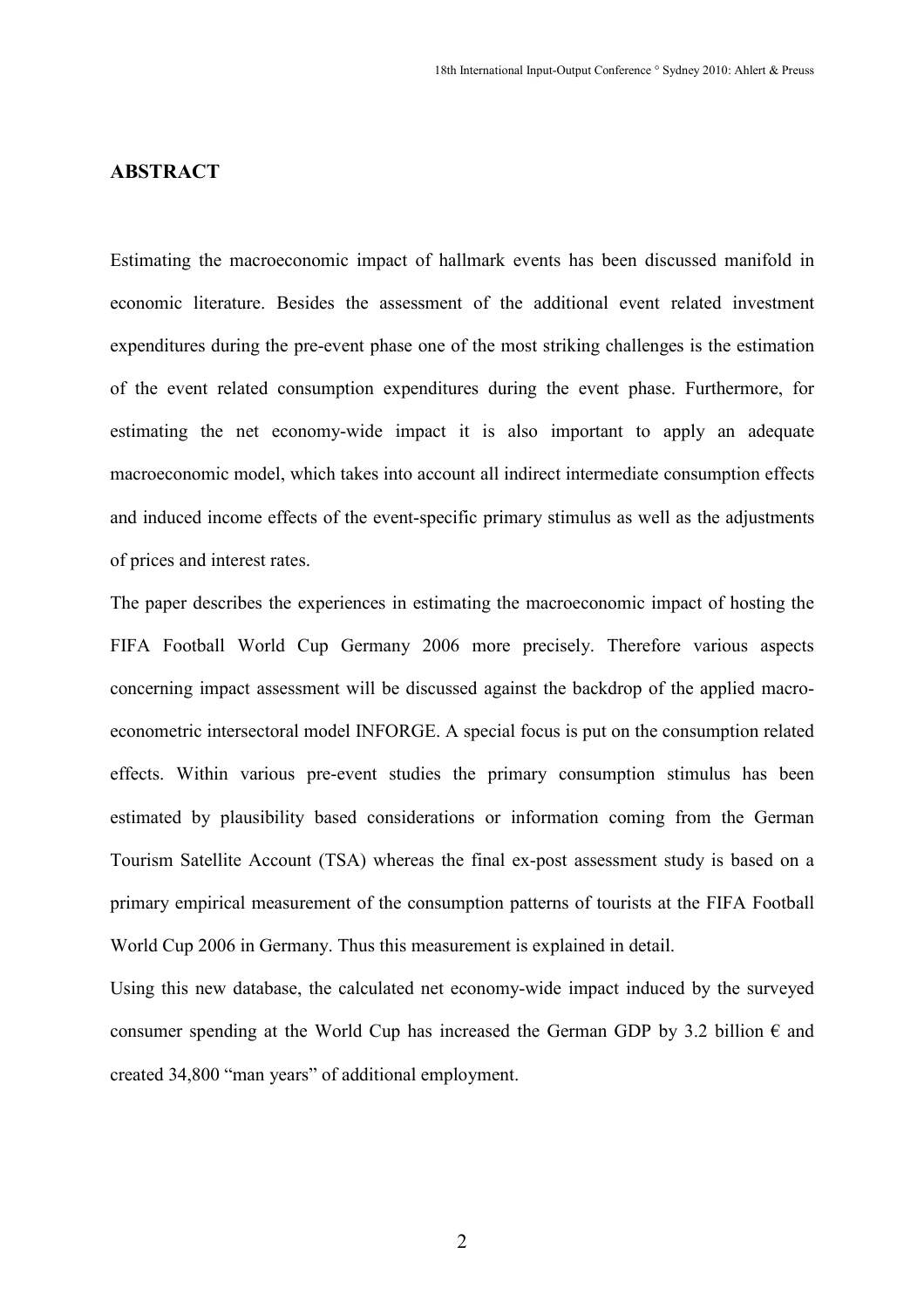# **TABLE OF CONTENTS**

| 1                                                                         |    |
|---------------------------------------------------------------------------|----|
| $\mathcal{D}_{\mathcal{L}}$                                               |    |
| 2.1                                                                       |    |
| 2.2                                                                       |    |
| 2.3                                                                       |    |
| Experiences in estimating the impact of hosting the FIFA World Cup<br>3   |    |
|                                                                           |    |
| Estimating the impact of hosting the World $Cup$ – the ex-post study<br>4 |    |
|                                                                           |    |
| 4.1                                                                       |    |
| 4.2                                                                       |    |
| 4.3                                                                       |    |
|                                                                           |    |
|                                                                           |    |
|                                                                           |    |
| 4.4                                                                       |    |
| 5                                                                         |    |
|                                                                           |    |
|                                                                           | 28 |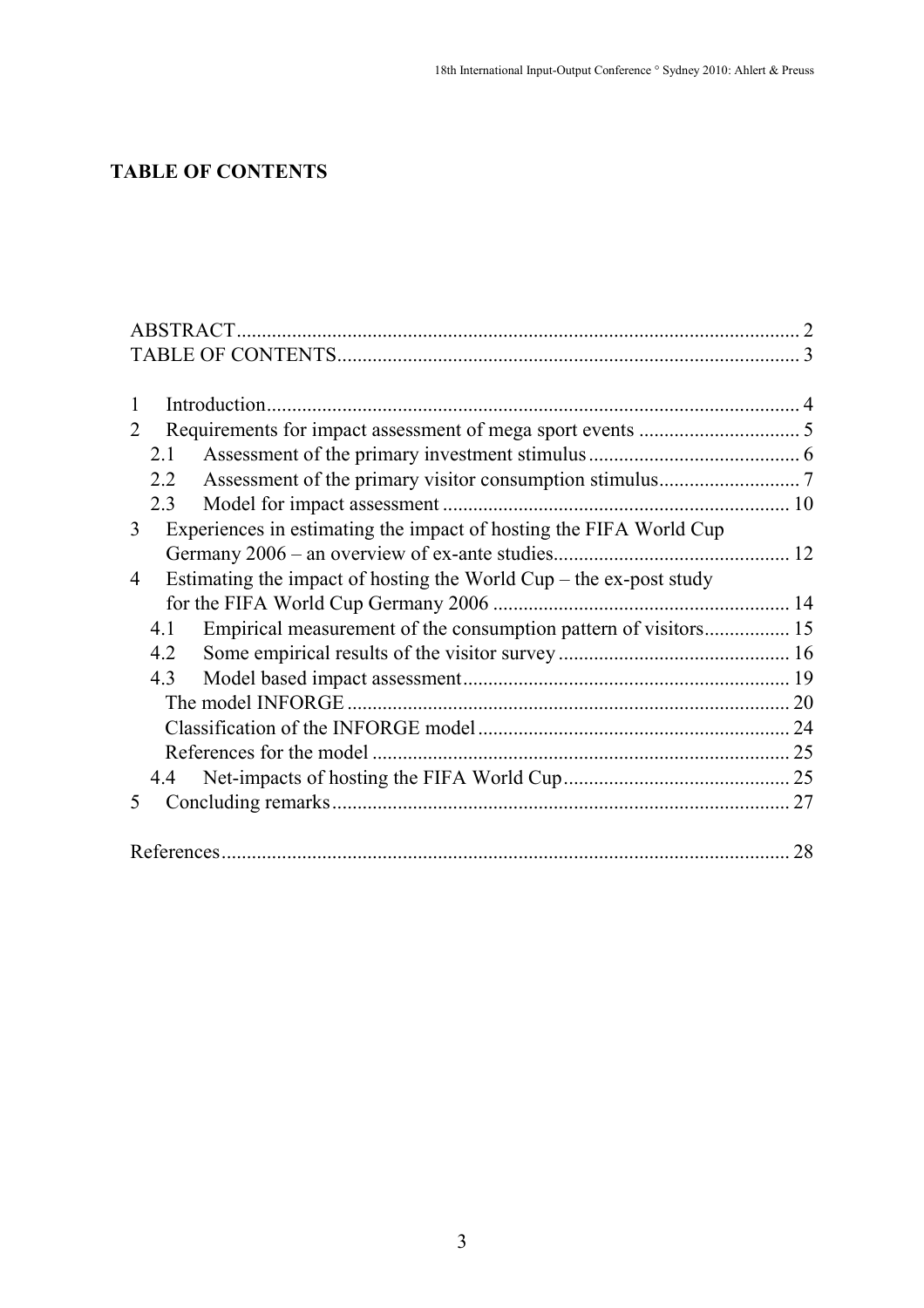#### 1 Introduction

Hallmark events are mega sport events which attract tourists to the host destination (Hall 1992) and therefore have undoubtedly a considerable economic dimension. The spectators of these events buy admission tickets, use the transport system, buy souvenirs, do shopping and take advantage of the services at restaurants and hotels. Frequently the host cities, private industry as well as the event organizers spend money for renovation and extension of tourism facilities and traffic networks and invest in the event specific infrastructure which is necessary for a smooth staging of the worldwide broadcasted event. Besides the ticket revenues, the sale of TV rights and sponsorship rights are the most important sources of the organizing committee. However, the infrastructure must be provided by public authorities and staging an event is often a huge burden for the host region, in particular the upgrading of the overall traffic infrastructure. When planned well, the host region often gains accelerated urban development which is partly publicly financed. Last but not least even in case the infrastructural changes are not sustainable such as some of the sport infrastructure in Athens 2004 or stadiums built for the EURO 2004 in Portugal, the host regions' image can be improved and is basically freely advertised worldwide. Additionally the event can be used for signaling (Kurscheidt 2005, 2010).

The macroeconomic impact or socio-economic benefit of mega sport events has been estimated manifold in the run-up to the events by the responsible policy makers and organizers. There is a large and growing amount of international literature on the economics of major sport events and related topics. Most of the studies available on major football tournaments investigated the effects on the economic activity in the host region, including the tourism industry (Preuss, Kurscheidt and Schütte 2009; Ahlert 2006; Oldenboom 2006; Baade and Matheson 2004; Szymanski 2002; Rahmann et al. 1998). Except for this typically presented event specific impact- and/or cost-benefit-analysis there are also critical reflections with regard to their methodological weakness (Matheson 2009; Baade and Matheson 2004; Késenne 1999; Crompton 1995; Getz 1994).

Besides the assessment of the additional event related investment expenditures concerning the necessary extensions of the stadium infrastructure during the pre-event phase one of the most striking difficulties is the measurement of the additional event related consumption expenditures during the event phase. The latter is mainly caused by the temporary rise of inbound tourism which depends on the specific consumption pattern of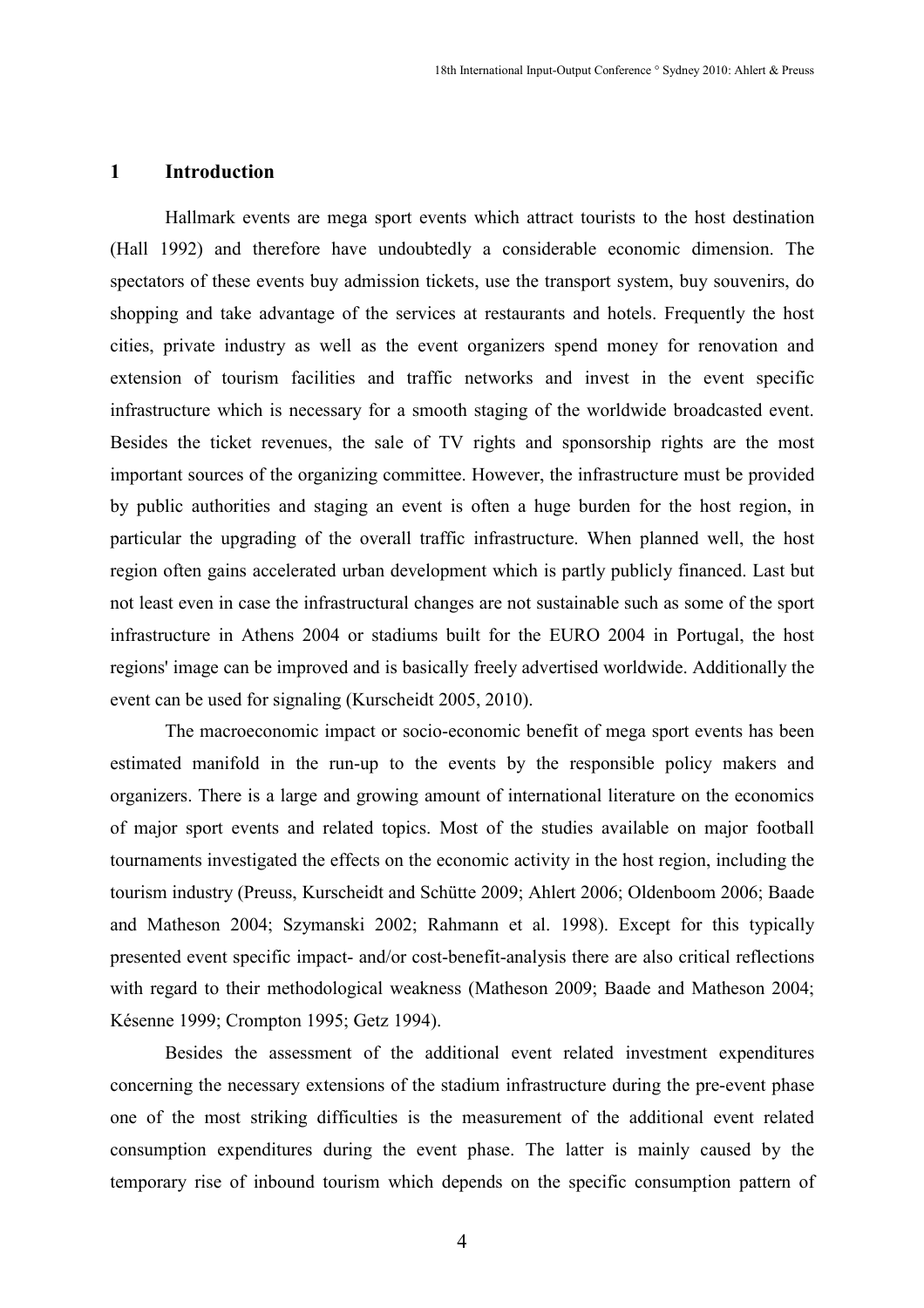event tourists. The relatively small number of international literature on visitor surveys during sport events shows that the location, the type of the event as well as the socio-economic structure of the host city has a strong influence on the size of the total visitor spending (Preuss et al. 2010; Preuss et al. 2009; Lee and Taylor 2005; Daniels, Norman and Henry 2004; Mondello and Rishe 2004; Gelan 2003). This means that for the same mega sport event there are remarkably regional differences possible concerning the tourism related consumptive primary stimulus. The same is obviously the case for the size of the net economy-wide impact which depends on the country specific industry structures and economic multipliers. Thus for estimating the net economy-wide impact it is important to apply an adequate macroeconomic model, which takes into account all indirect intermediate consumption effects and induced income effects of the event-specific primary stimuli as well as the adjustments of prices and interest rates.

After a brief characterization of the main requirements for impact assessment of mega sport events the paper describes the experiences respective steps in estimating ex-ante and finally calculating ex-post the macroeconomic impact of the FIFA Football World Cup Germany 2006 more precisely. Besides discussing impact modeling aspects due to the use of the German forecasting and simulation model INFORGE (INterindustry FORecasting Germany) a special focus is given to the consumption induced impacts of the FIFA World Cup 2006 (Preuss et al. 2009). Within the various pre-event studies the primary stimulus has been estimated by plausibility based considerations or information coming from the German TSA (Tourism Satellite Account) whereas the final post-event study is based on a primary empirical measurement of the consumption patterns of tourists at the FIFA Football World Cup 2006 in Germany. The latter will be explained in deep detail.

# 2 Requirements for impact assessment of mega sport events

Information about the overall net-economy wide impacts of mega sport events – with the related investments during the pre-event phase as well as the expenditures by visitors during the event – on income and employment cannot be obtained directly from the available statistics. First, the event-related primary stimuli have to be assessed accurately. Second, a thorough impact assessment of the primary stimuli is based on a profound macroeconomic model which estimates all resulting direct and indirect effects on production, income, prices and employment.

5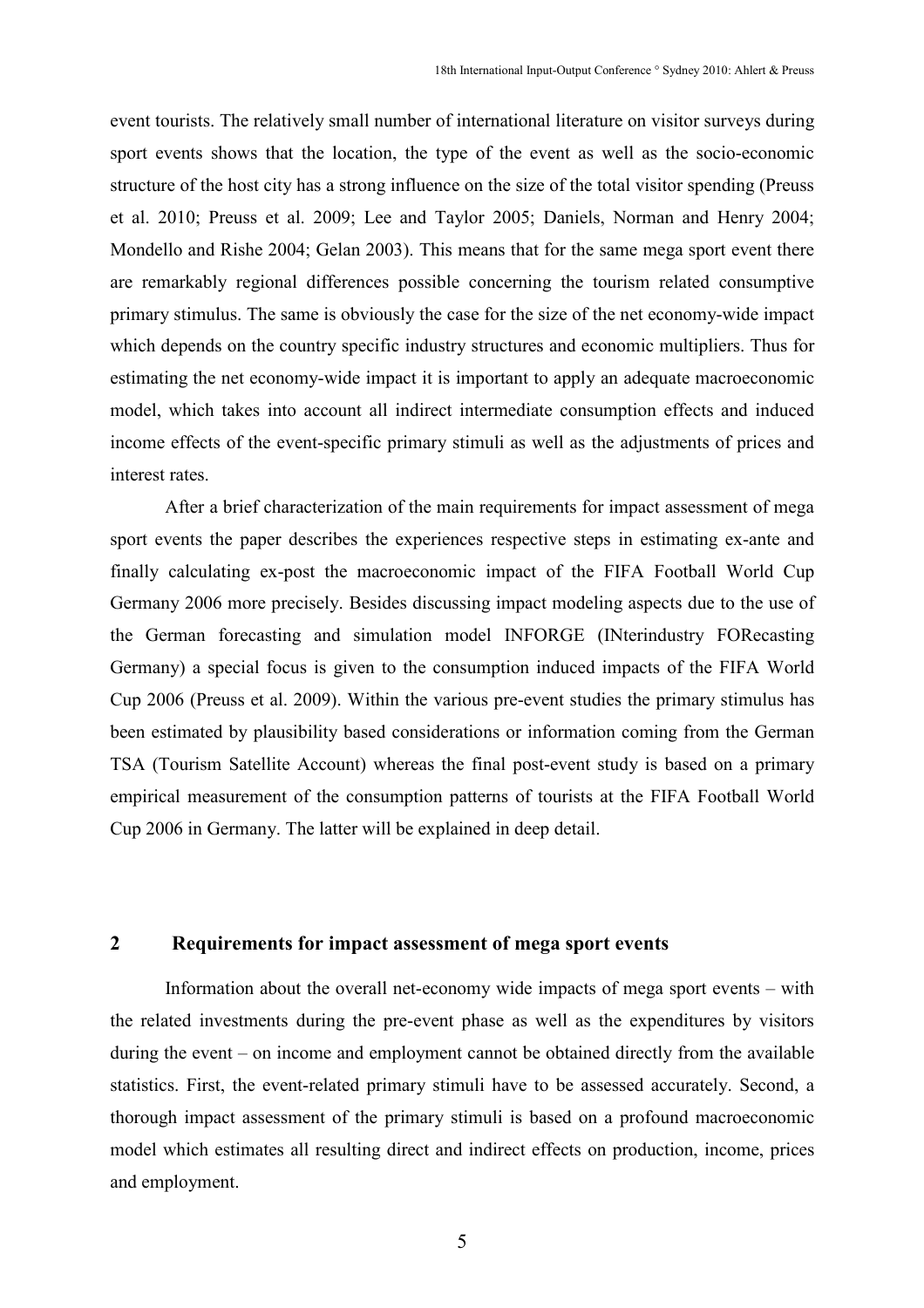The challenge regarding the evaluation of the primary impact is to precisely measure only the investments/ consumption that occur due to the event. Special care has to be given to all effects that would also have happen without staging the event and even better is to also take out all re-allocations. Re-allocation means that resources available for one project were taken to realize the other project, here the event. Furthermore the good measurement of the primary stimuli has to consider all crowding-out effects. As for the FIFA Football World Cup 2006 study we have taken care of these aspects with great care.

#### 2.1 Assessment of the primary investment stimulus

The awarding of hosting a mega sport event like the FIFA World Cup or the Olympic Games typically is a national impetus for the modernization, restructuring and extension of the infrastructure. For carrying out a reliable impact analysis of the event it is important to distinguish between investment activities that are directly event-specific and other supplementary non-event-specific anyway investments by formulating clear criteria. Normally the event-specific investment expenditures are promised to the awarding international sport association (e.g. FIFA, IOC) and are mainly related to the number of event stadiums, athlete accommodation, training facilities and media centers as well as their equipment standards and the additional costs for their optimal direct linking to the local traffic, communication and power system network. The non-event-specific anyway investments take place anyway and are only accelerated against the background of staging the event (e.g. updating and extension of the national transportation, communication and power system infrastructure, tourism infrastructure).

A reliable analysis of the overall net impact of the mega event takes only the eventspecific investments into account. Thus the collection of data concentrates on the yearly event-specific investment expenditures in the run-up to the event as well as follow-up costs after staging the event (e.g. constructions to scale-down the event facilities, operating and maintenance costs). Due to the fact that the product structure of gross fixed capital formation is very specific it has also to be assessed in the detail of their main product specific cost categories (e.g. construction work, metal products, engineer services). Besides that the type of financing for the necessary event-specific investment projects has to be identified (e.g. by public funds, bank loans, private investors). This is important to consider whether exogenous money increases the impact or if it is just temporally seen re-distribution or not at all affecting the primary impact.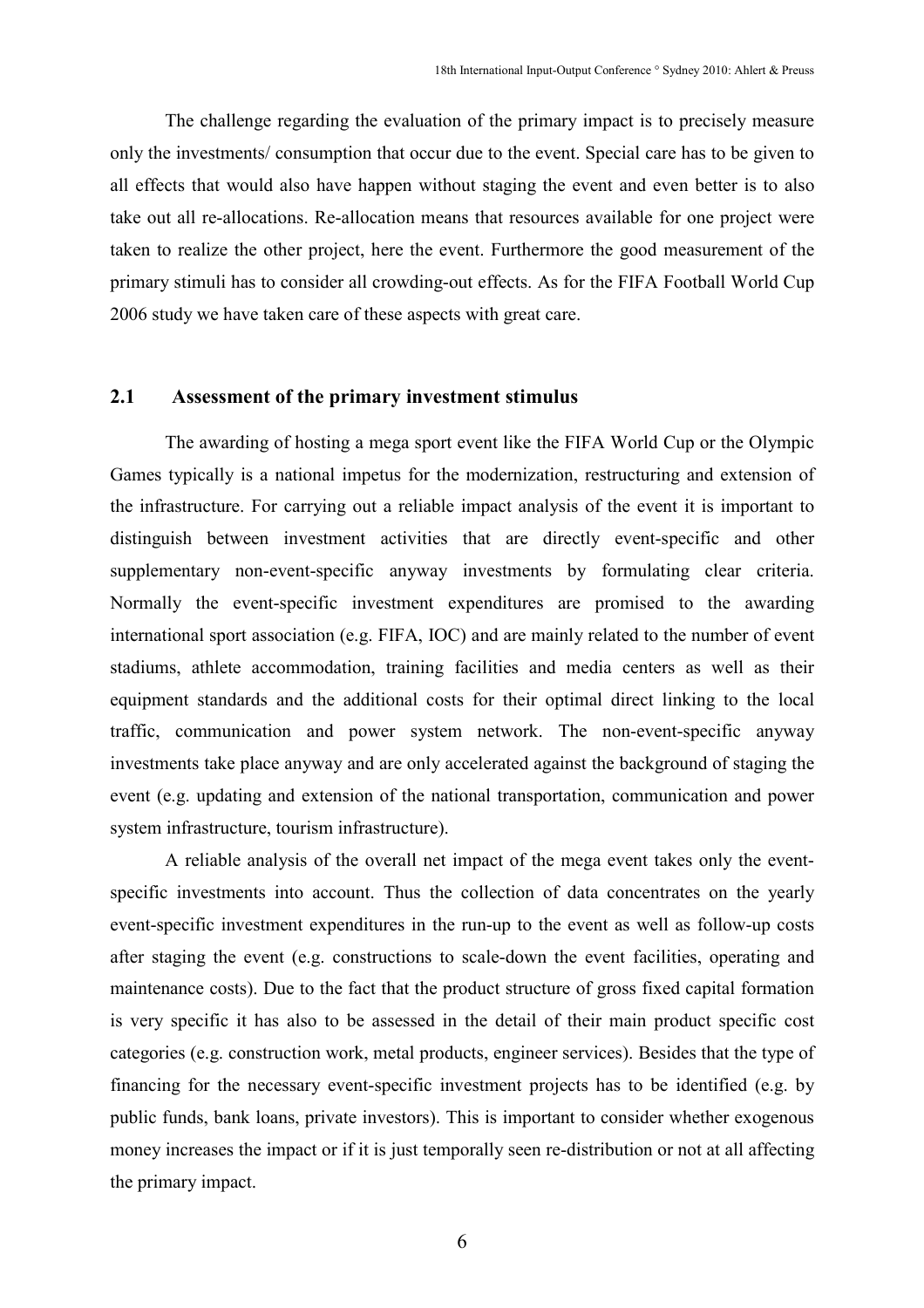# 2.2 Assessment of the primary visitor consumption stimulus

The assessment of the impact of World Cup visitors is not trivial due to the heterogeneous consumption pattern as well as due to the determination of which consumption can be seen as exogenous. In other words it must precisely be considered who just created a re-distribution of the money spent for the event (e.g. a citizen of the host city) or who has not at all to be considered (e.g. a tourist being in Germany irrespective of the World Cup who uses this coincident to attend a football match) and also the people must be considered that did not come to visit Germany but would have come without the World Cup being staged.

For the calculation of the primary visitor consumption we have to distinguish four variables:

#### VARIABLE 1: The intention to travel

This variable divides the visitors into those that spend exogenous money in Germany and those that do not. The analysis is based on the visitor's individual intention to visit the World Cup (Preuss 2005). This constitutes a behavioral act as an important part of a macroeconomic impact model. In order to decide whether consumption has to be considered as exogenous or not the region under consideration has to be defined (here Germany as the host nation for the Football World Cup). Only then we can decide if a visitor's consumption is related to the World Cup exclusively or not.

"Extentioners" (A), "Event visitors" (B) and "Home stayer" (C) are the World Cup visitors with exogenous consumption creating the core visitor's primary impact. The "Home stayer's" (C) consumption can be seen as import substitution (Cobb and Weinberg 1993), and has to be added to the primary consumption stimulus, because the travel decision was based on the World Cup. Additionally, all persons accompanying someone from group (A) and (B) and also those that stayed home with group (C) have to be considered with their consumption – even though they may not have attended any World Cup match.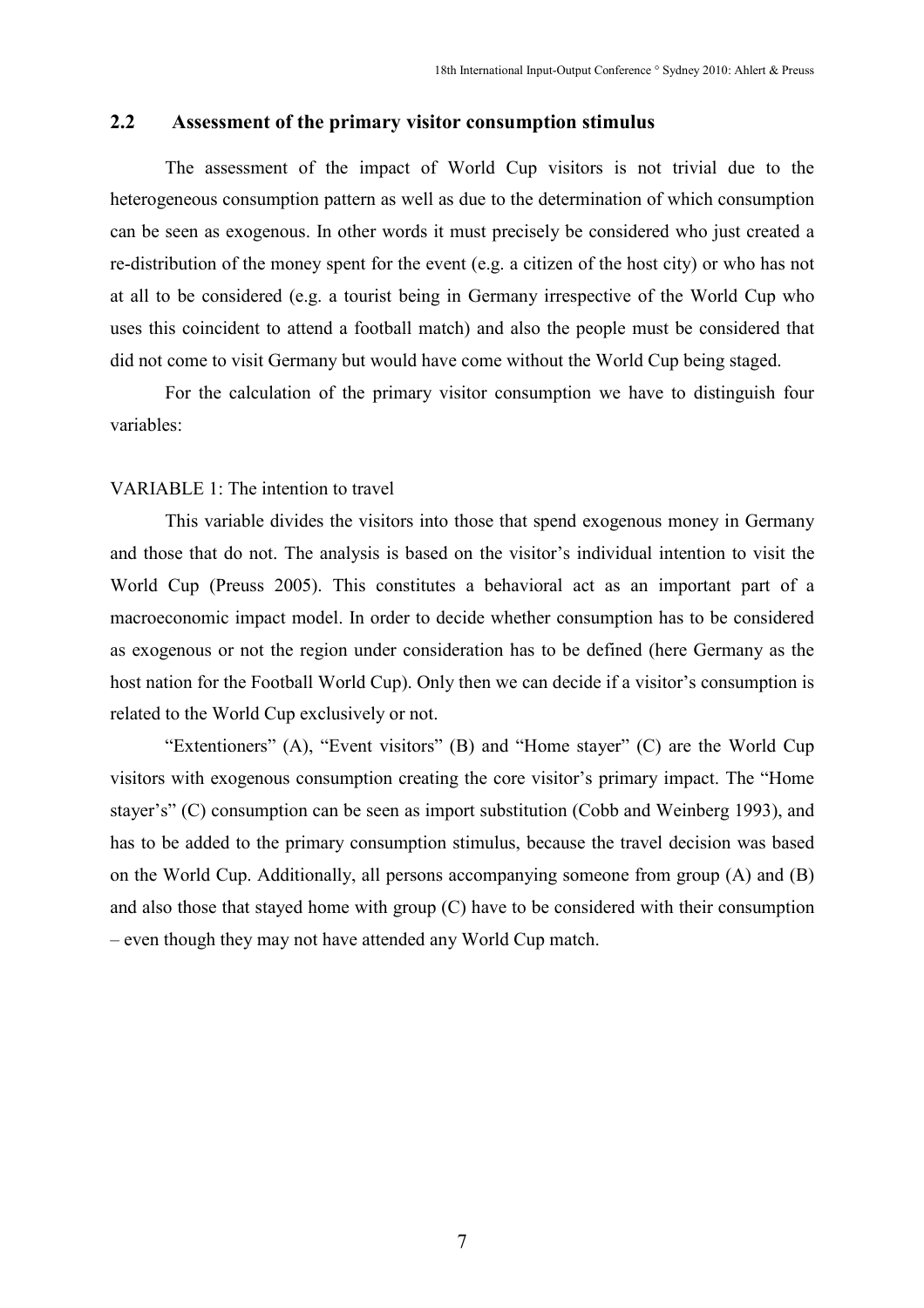



Source: Preuss (2005, 288)

Two groups of event-affected persons reduce the visitor's impact and have to be deducted from the above mentioned consumption. These are Cancellers (E1) and Runaways (D), both representing groups that do not spend money in Germany but would have without the World Cup being staged, so-called crowding-out. Crowding-out is any reduction in private consumption that occurs because of an increase in spending of others visiting the event. The methodological challenge related to crowding-out is to distinguish a person who is really not coming (crowded out) from someone who just time-switched the visit, so called "Pre-post switchers" (E2). Another challenge is to distinguish "Runaways" (D) from "Changers" (F). The latter just time-switch their trip from another time to the period of the World Cup and can economically be seen as neutral while "Runaways" create a leakage of resources from Germany because residents decided for an additional holiday trip abroad. Summing up, group F und E2 are not necessary to consider. "Runaways" (D) can only be identified by a survey after the World Cup, while "Cancellers" (E1) can only be identified by ex-post trend calculations (see Preuss et al. 2010).

Finally "Casuals" (G) and "Time Switchers" (H) are groups that are not seriously affecting the primary visitor's impact by their consumption. "Casuals" would also have spent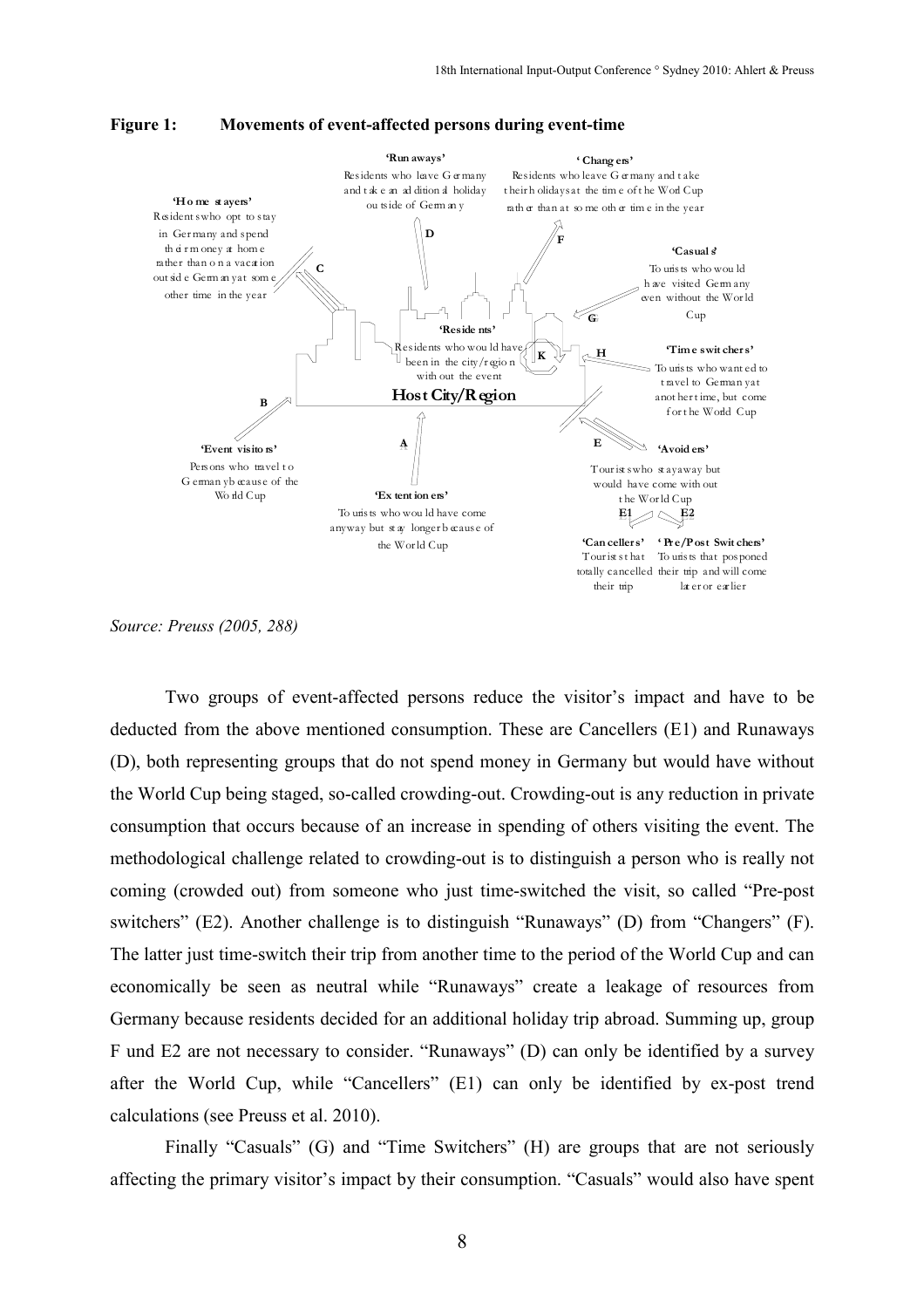their money in the region even without the World Cup and "Time Switchers" would have spent their money in Germany but at another time. However, both types of visitors presumably spent more money than on holidays without attending the World Cup. While we did conservatively not consider the daily consumption we considered expenditures for merchandise and tickets, assuming that no substitution for these spending occurred.

|                                                         |                      | <b>World Cup Consumption Pattern</b> |         |                          |   |                    |        |  |
|---------------------------------------------------------|----------------------|--------------------------------------|---------|--------------------------|---|--------------------|--------|--|
|                                                         | merchandise shopping |                                      | tickets | food/drinks daily travel |   | Accommo-<br>dation | others |  |
| Event-Tourist                                           | $\sqrt{ }$           | $\sqrt{ }$                           | V       | V                        | V | v                  | V      |  |
| Event-Tourist<br>(accompanying<br>person)               | X                    | $\sqrt{ }$                           | X       | $\sqrt{ }$               | V | v                  | V      |  |
| Casuals & Time<br>Switchers                             | $\sqrt{ }$           | X                                    | V       | X                        | X | X                  | X      |  |
| Casuals & Time<br>Switchers<br>(accompanying<br>person) | X                    | X                                    | X       | X                        | X | X                  | X      |  |

Tab. 1: Consideration of consumption elements for different visitor groups

√ = consumption considered | X = consumption not considered Source: Preuss et al. (2009, 180)

#### VARIABLE 2: Permanent residence of visitors

The FIFA Football World Cup attracted visitors from 212 nations (Preuss et al. 2009). Due to the impossibility of ascertaining samples from all nationalities, we grouped the nations based on considerations about the visitors' consumption behavior. It is important to consider that the nationality of a visitor is not important for impact measurement but the visitor's permanent residence. For example, Italians living in Frankfurt did not inject exogenous money in the German economy while a German living in Argentina coming to Germany, only due to the World Cup, spends exogenous money.

Grouping the World Cup visitors by permanent residence is not trivial. Analysis of the consumption data proved that the most homogeneous groups of consumption can be built by considering two variables, opportunity costs a visitor has to bear to attend the World Cup and per capita income of the nation (Preuss et al. 2009). For example, visitors "living in Germany" and "neighboring countries" have low opportunity costs (due to low travel costs and time) when attending a World Cup match, but non-Europeans bear high opportunity costs, because they had to travel to Germany, stayed more often in hotels and not with friends,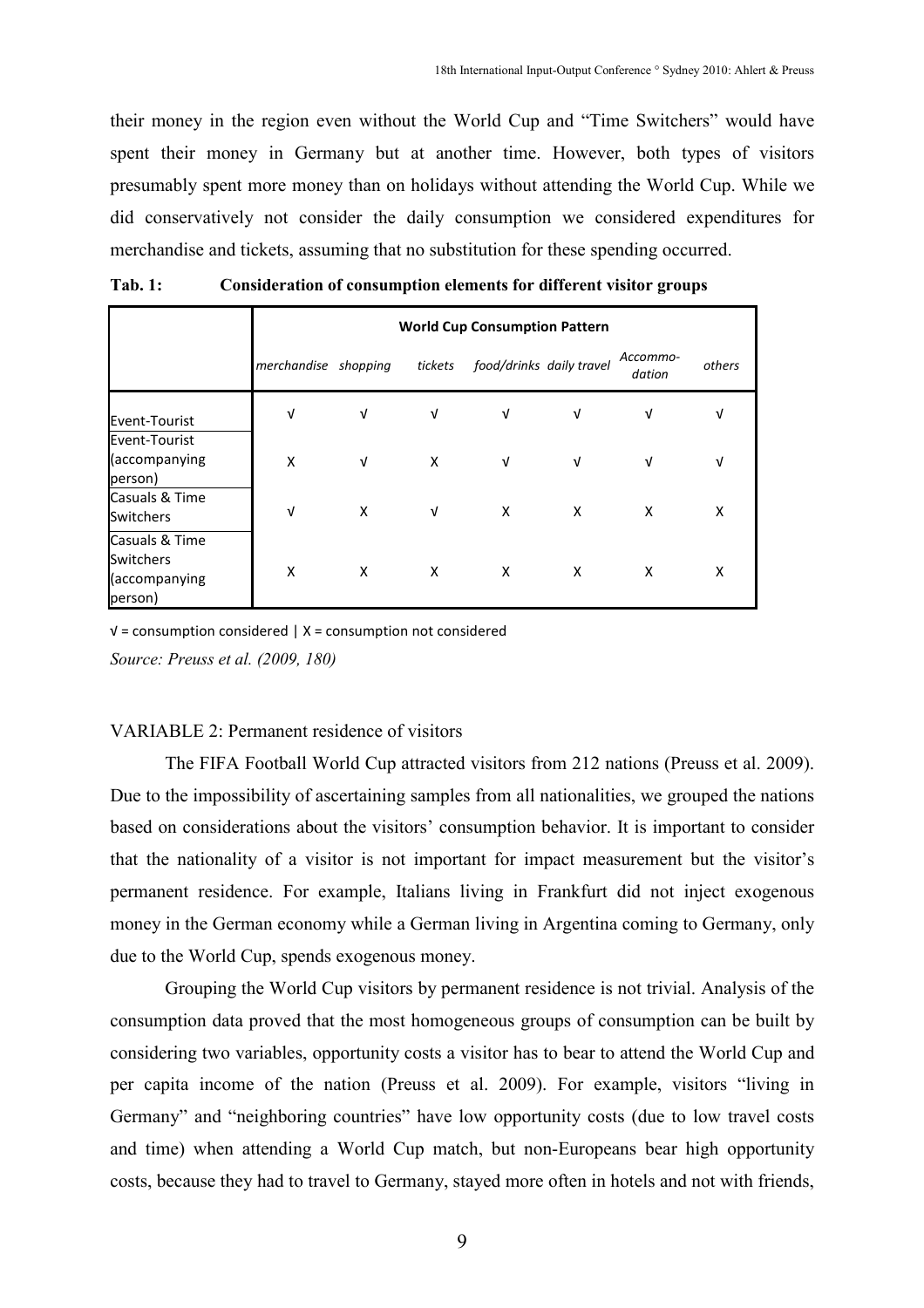and were on average longer in Germany than e.g. European visitors (see also Preuss, Seguin and O'Reilly 2007). These high opportunity costs of non-Europeans can be seen as a "cost filter" which enables only wealthy persons to come to Germany irrespective of the per capita income in their home country. For European countries that is different. Due to lower opportunity costs because travelling is cheaper the "cost filter" is not high. For these Europeans we used the average per capita income to group the World Cup visitors.

#### VARIABLE 3: Overnight visitors versus same-day visitors

Another important variable which explains consumption behavior is the duration of stay in Germany, which can be an excursionist (same-day visitor) or a tourist (overnight visitor). Same-day visitors have much higher expenditures per day while they bear no accommodation costs. Excursionists purchase merchandise and a ticket for the one day being at the World Cup. Furthermore, all travel costs and also shopping expenditures count for that one day. Most tourists do not have tickets for every day, buy the event merchandise products once and do not shop every day. The consumption of visitors staying for several days is viewed in absolute terms higher than that of same-day visitors but on a day basis lower.

#### VARIABLE 4: Stadium versus public viewing visitors

The consumption behavior is also different among stadium visitors and public viewing visitors. Preuss et al. (2009) show that the socio-demographic profile of a stadium visitor is different from that of someone just attending a public viewing.

# 2.3 Model for impact assessment

The instruments of the Input-Output analysis are generally used to estimate the direct and indirect effects of production and employment. Although the Input-Output analysis – at least as used in the simple static open Leontief model (Miller and Blair 1985) – affects the result with inaccuracies based on its restrictive assumptions, it is still the only method that permits the systematic documentation of all direct and indirect effects of value-added effects. Based on the heterogeneous product structure of tourism expenditures of inbound tourists, the economic model used should be able to differentiate explicitly between various product groups and the corresponding production sectors. This makes particularly sense because very different technologies are used to produce the desired touristic products at the sectoral level, which has significant influence on sectoral productivity. Moreover, the desired goods diverge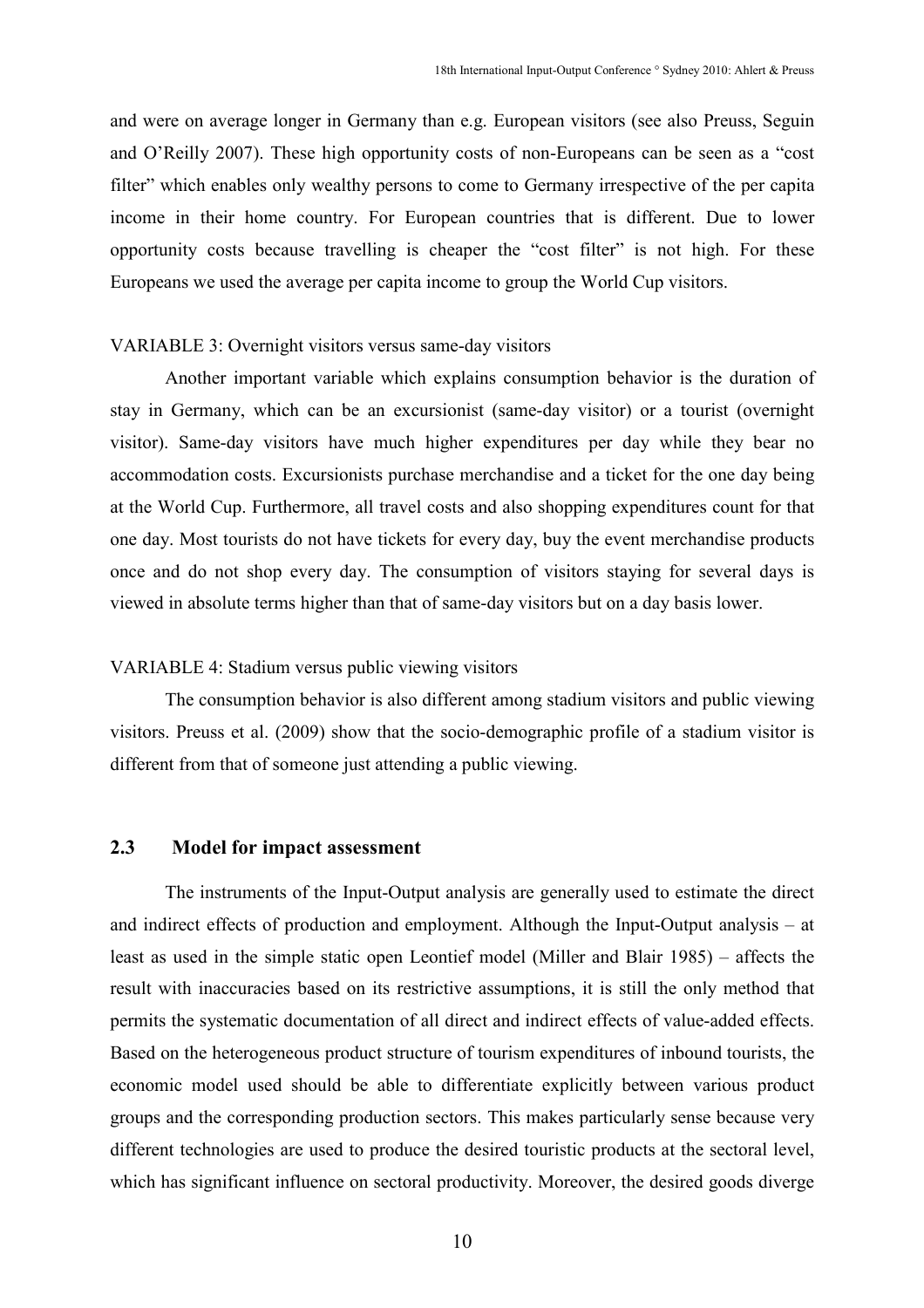considerably with regard to price elasticity. In the end, both effects result in very specific costs and proceeds at the sectoral level. This applies particularly against the background of the increasing globalization of the product markets and the resulting international division of labor and product diversity. Based on varying factor productivity, the overall net-effects on income and employment of the demand for accommodation/catering services or passenger transportation industries differ considerably from those for construction services for stadium facilities.

In the economic model to be used, the net-economy wide impacts should be the result of the different adjustment responses within the factor and product markets at the sectoral industry level. With regard to the three targets (production, income and employment) it should reflect the following mechanisms simultaneously:

- (1) Direct production effects take into account only those effects connected to direct demand (primary stimuli). They develop exclusively in those sectors which benefit directly from the event related investments in stadium facilities during the pre-event phase as well as the expenditures of visitors of the mega sport event during the event-phase.
- (2) Indirect production effects appear via remuneration for purchased products in those companies which supply goods and services to the companies that produce the directly demanded equipment and consumer goods, i.e. in the corresponding suppliers and sub-suppliers for intermediate products.
- (3) [Income]-induced production effects are defined in accordance with Keynes, corresponding to the multiplier model: the partial re-disbursement of the direct and indirect income earned in the course of the production process trigger a multiplier process which induces further production.
- (4) On a sectoral level the production effects directly influence the unit costs. The latter directly affect relative prices of all dependent demand variables.
- (5) Production and price effects have a direct impact on wage formation and thus on employment.

Furthermore, at the macroeconomic level the model should also allow for the financing effects of additional event specific infrastructural investments (e.g. via changes in interest rates or tax rates) because they directly affect the overall investment and consumption behavior. Thus the national tax system should be depicted, too. To accomplish this, the burden of the sectoral cost structures on production and the burden on private households as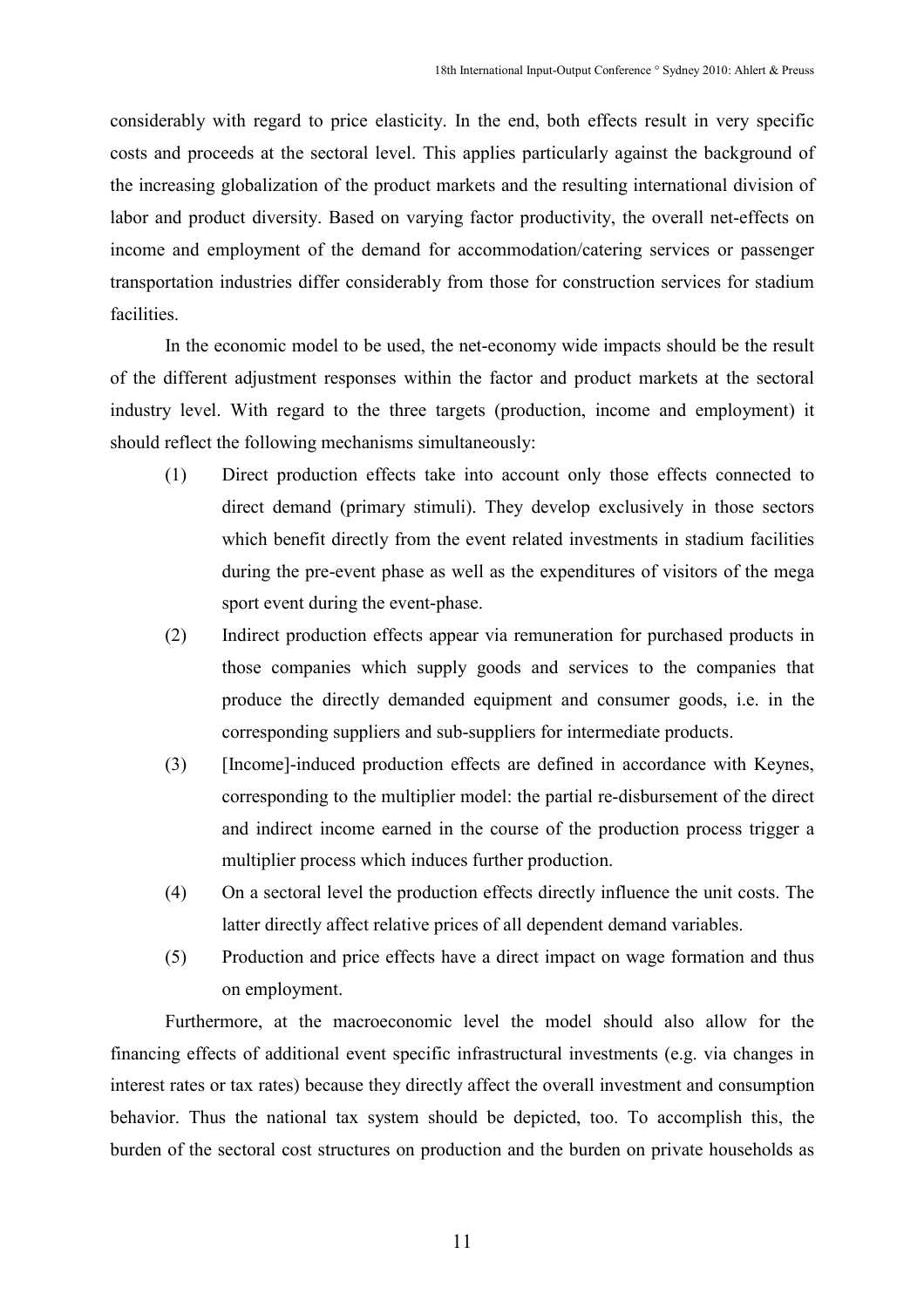well as the application of taxes and charges as part of the government expenditure activity should be represented in relation to the macroeconomic model.

#### 3 Experiences in estimating the impact of hosting the FIFA World Cup

# Germany 2006 – an overview of ex-ante studies

In Germany several studies have been prepared for estimating the social and economic impact of hosting the FIFA World Cup 2006 in Germany. In the following a short overview of the different types of studies for the national, regional and sectoral level of the economy is given.

Within the framework of the evaluation and feasibility study commissioned by the German Football Association for the FIFA World Cup in 2006, Rahmann et al. (1998) documented the socio-economic benefit of the event on the methodical foundation of the costbenefit-analysis (comp. Kurscheidt and Rahmann 1999). The main figure in the cost-benefit analysis is the so-called net present value. It summarizes all quantifiable positive and negative effects of the project in one single monetary value. It is calculated by adding up all discounted net benefits over the course of a defined planning horizon. Its value must be greater than zero for the recommendation of a project. In terms of the World Cup 2006, four influencing factors have been identified in particular: (1) the amount of the stadium investments in the pre-event phase, (2) the expenditures of foreign tourists during the event-phase, (3) the expenses of the local organizing committee before and during the event (4) the (often negative) net result of the stadium operation in the post-event phase. The analytical advantage of the cost-benefitanalysis compared is that the inter-temporal aggregated net-present-value includes the full effects of pre-periods at a discounted rate. Although the presented optimistic scenario forecasted a significant positive sustainable welfare growth over an analysis period of 15 years, the presented results suffer from the fact that the estimation of the overall economic investment and consumption effects was only the result of a rudimentary multiplier analysis.

This methodological weakness was an incentive for the work of Meyer and Ahlert (2000). They include the event-specific primary stimuli on event-specific infrastructural investments and on consumption by foreign World Cup visitors, investigated by Rahmann et al. (1998), in the more complex Input-Output based econometric forecasting and simulation model SPORT, which incorporates the results of a sport specific satellite account. The latter accounts in great detail all direct effects of sport-specific activities to GDP within the German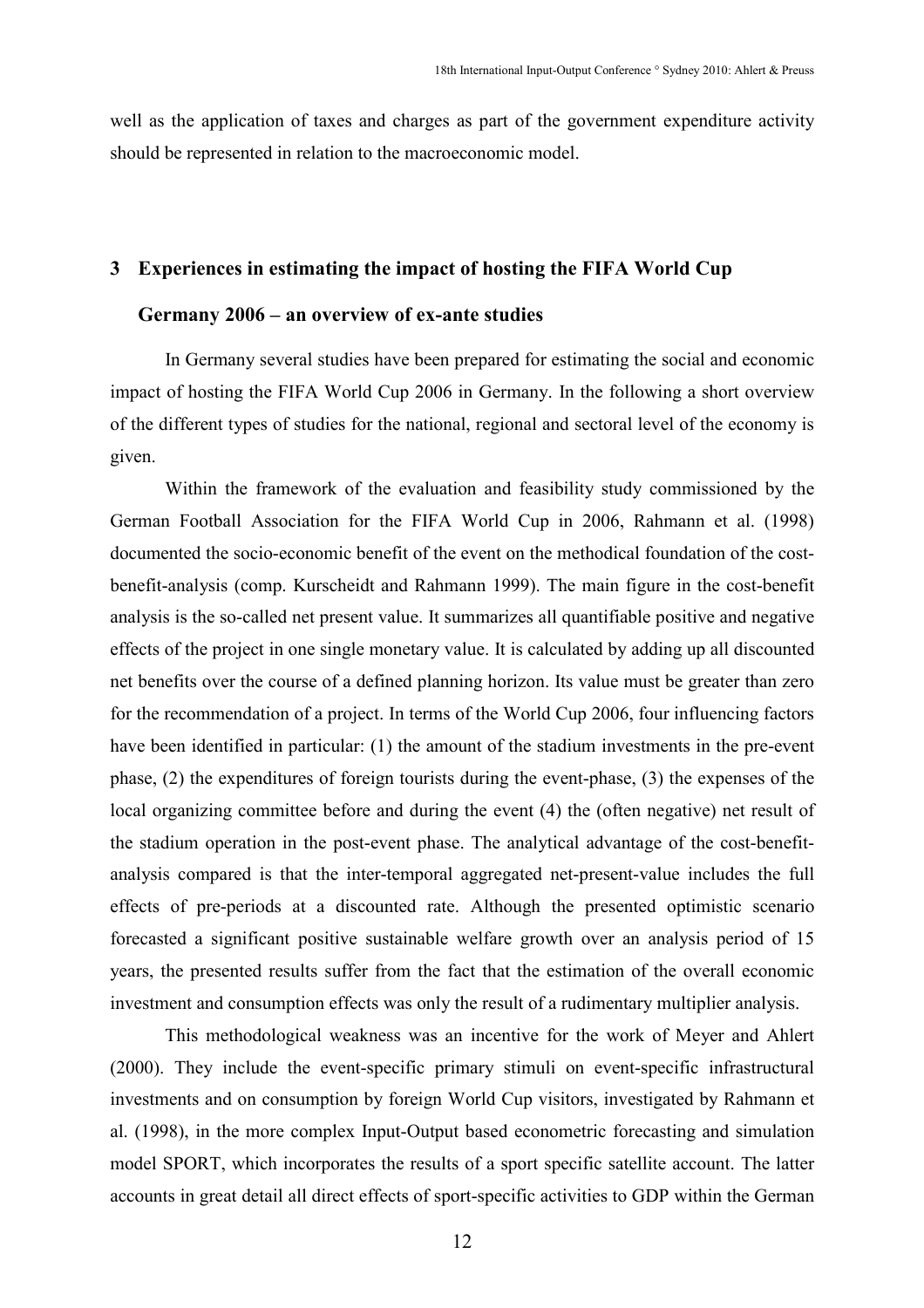economy and is a sport-specific extension of the German Input-Output table. The model SPORT is a sport-specific extension of the German INFORGE model (comp. par. 4.3) which accounts not only for the expansive demand effects but also for the accompanying contractive financing effects. Meyer and Ahlert estimated the overall net impact on GDP and employment for the period 2002 to 2010 due to the necessary investments in event-specific infrastructure during the pre-event phase with regard to alternative financing strategies for these investments and the additional consumption expenditure of foreign World Cup visitors (comp. Ahlert 2001).

Due to the fact that the World Cup was staged only in 12 major German cities the economic impact was not allocated evenly over the country. By using the special regional modelling approach LÄNDER, Meyer and Ahlert analysed in 2002 how the overall macroeconomic impact of hosting the FIFA World Cup 2006 on income could be spread out to the regional level of the individual federal states (in German: Länder). The model LÄNDER (Ahlert 2006a) includes information from the macroeconomic model INFORGE as to Germany as a whole (prices, wages, employees, gross value added) as well as specific information on the individual federal states. The data of the model LÄNDER is based on the National Accounts of the federal states (without having regional Input-Output tables). The model LÄNDER is connected with the model INFORGE and serves to forecast the structural change on the level of the 16 German federal states. The total system INFORGE and LÄNDER is designed in a manner that full congruence is guaranteed with the information given in the overall macroeconomic model INFORGE about Germany as a whole. Within the model calculation, the primary investment and consumption stimuli have been directly attributed to the hosting regions whereas the indirect GDP effects calculated by means of INFORGE/SPORTS have been adapted indirectly to the regional level of the federal states by the model LÄNDER. $^1$ 

The impact analysis of staging the FIFA World Cup by the Institute for World Economics (Boss et al. 2005) has been carried out within a panel model. Based on an empirical quarterly analysis for 18 large sport events, the 1963II to 2004IV period was examined to determine whether and to what extent the GDP actually could grow due to the additional visitors during the 2006 World Cup. The authors identified the infinitesimal positive overall impact as weakly significant because they could not observe significant

 $\overline{a}$ 

<sup>1</sup> This LAENDER model was also used to predict the economic impact of Olympic Games on the Rhein-Main Region, when Frankfurt was bidding to stage the 2012 Olympic Games (Preuss and Weiss 2003).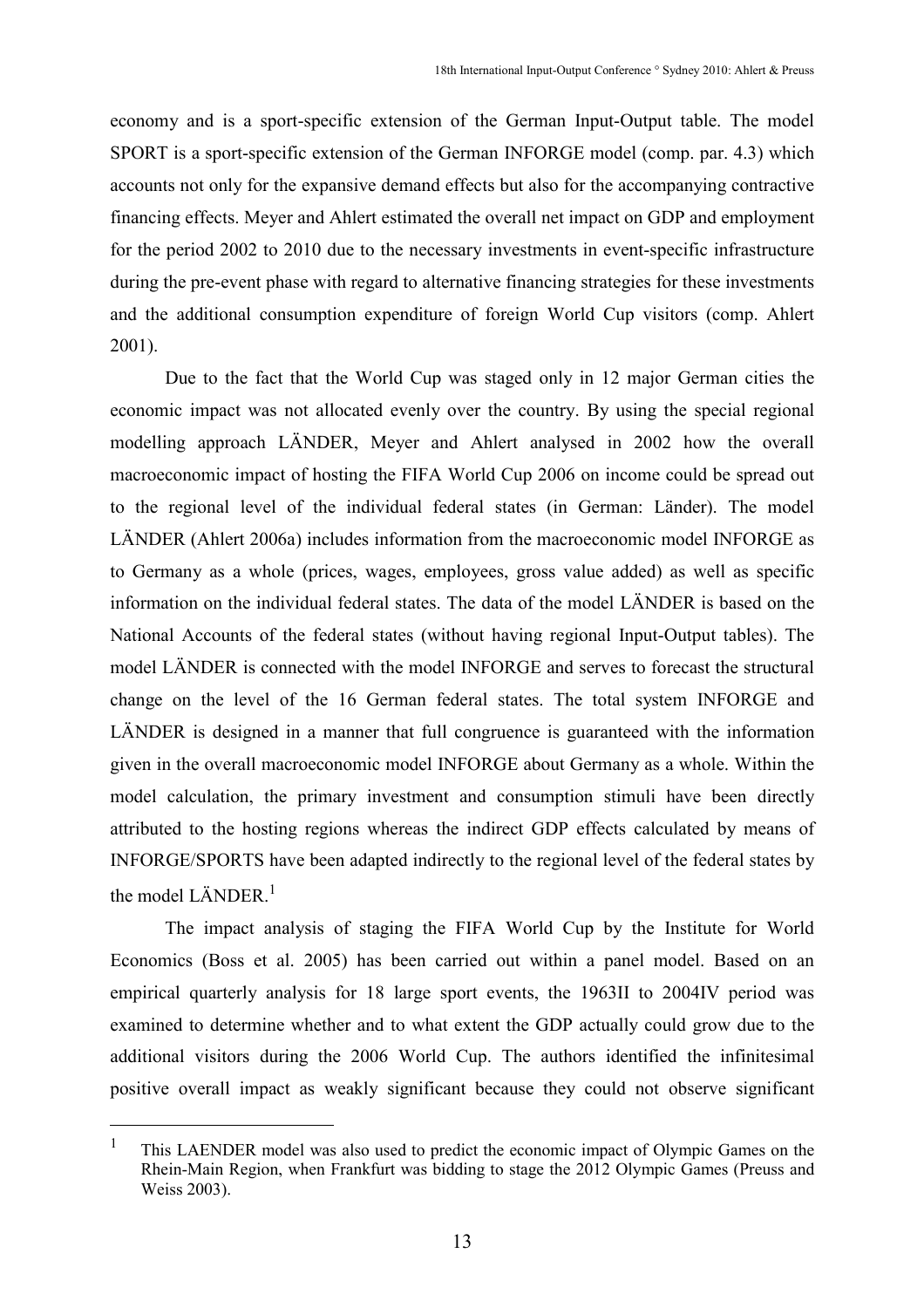empirical connections between GDP and foreign guests. The latter is not particularly surprising since, at least in the 60s and 70s, large sport events in Germany were not particularly well attended by foreign visitors. The only positive exceptions were the FIFA World Cup (1972) and the Summer Olympic Games (1974).

In 2005 several experts published new figures (Madeja 2005, Bargel 2005) concerning the potential average expenditure of foreign World Cup visitors. Due to the fact that the author expected quite different average visitor expenditure per day in a range between 100 and 200 Euro the foreign World Cup visitor induced impact assessment with the already mentioned INFORGE model has been updated (Ahlert 2006b). Two separate scenarios have been formulated on the base of tickets sold to foreign World Cup visitors and their expected average duration of stay for the lowest as well as the highest average value. For the reason that the mentioned studies did not provide detail information concerning the product specific expenditure structure the relevant structural information has been taken from the German Tourism Satellite Account (TSA) table on inbound tourism expenditure (Ahlert 2003). Besides not knowing which of the two scenarios could be realistic the main shortcoming of this approach was, that the assumed expenditure structure did not reflect the product specific consumption pattern of foreign World Cup visitors. In general, the empirical data quality of data on inbound visitor consumption with regard to product specific detail is rather weak in Germany. Whereas in most of the countries having a national TSA the Central Bank conducts a detailed inbound visitor survey this is not the case for Germany.

#### 4 Estimating the impact of hosting the World Cup – the ex-post study for the

### FIFA World Cup Germany 2006

Due to the fact that no alternative reliable empirical data sources were available for estimating the expenditure of foreign World Cup visitors an empirical measurement of the consumption pattern had been carried out during the staging of the World Cup 2006. The results of this survey were the base for a net impact analysis with the German INFORGE model.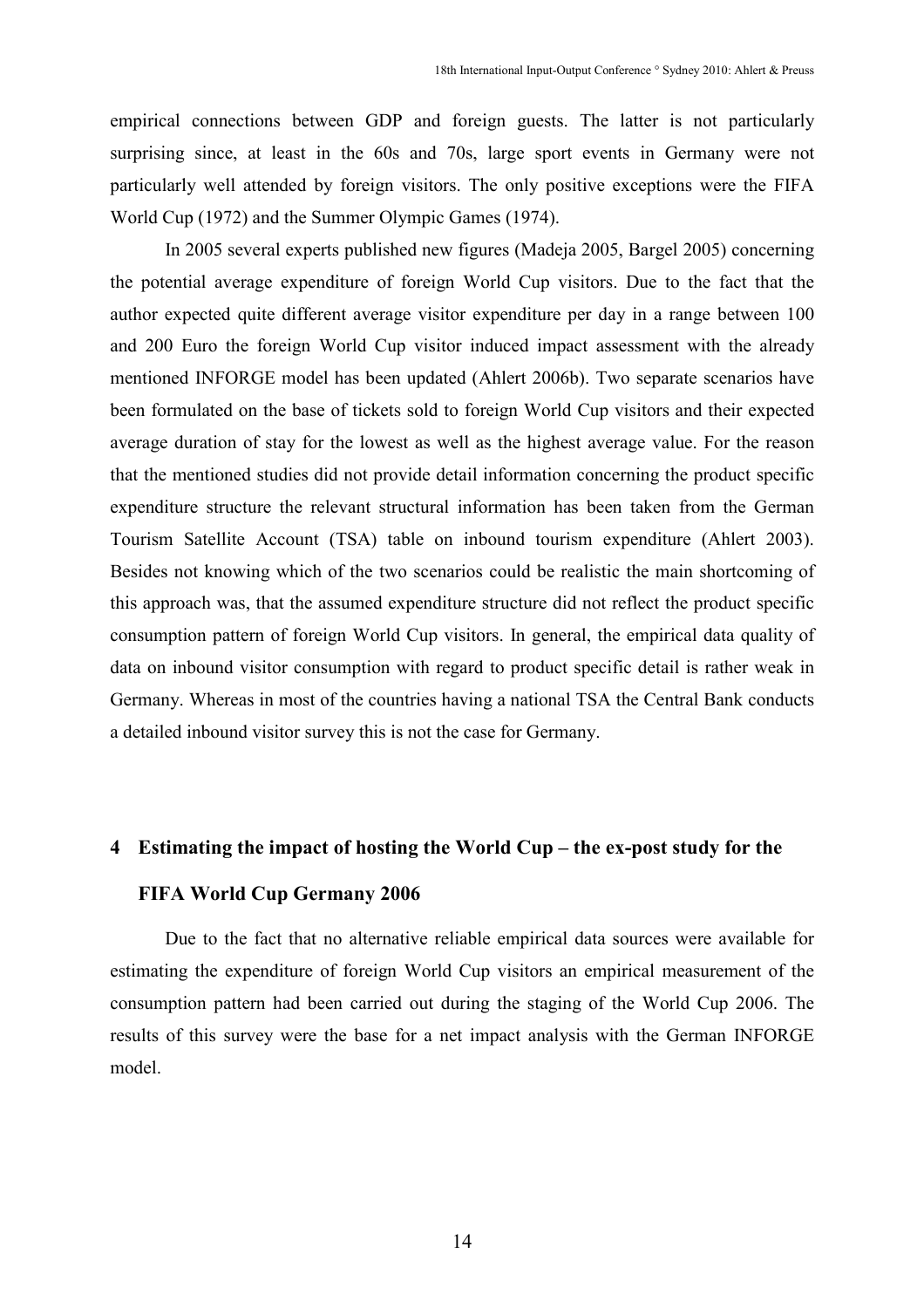#### 4.1 Empirical measurement of the consumption pattern of visitors

The following empirical data are all based on the study of Preuss et al. (2009) on the FIFA Football World Cup 2006 in Germany which was financed by the BISp (Bundesinstitut für Sportwissenschaft). A sample of 9,456 interviews by questionnaire was collected using a randomized multistage cluster sampling. The database consists of 18 subsamples collected in front of the stadiums (47.4% of the total sample), 15 subsamples collected at public viewings (29.8%), 10 subsamples based on selected nations or special evaluation methods (19.2%) and a residual group (3.6%). This randomized multistage cluster sampling was selected because no information about the population of the public viewing visitors was available and only very few information about the stadium visitors.

In contrast to many other major sport events a Football World Cup attracts different visitor groups for each match and further more the matches were played all over Germany. This fact made every of the 64 matches an event in itself attracting visitors with diverse consumption behavior to locations with different economic conditions. Therefore the investigation of the economic impact from the consumption of World Cup visitors means to collect and extrapolate data from 64 different events and more than 300 Public Viewing Sessions, each of them having its economic specialties.

The questionnaires were administered in German, French, Portuguese, Spanish and English language. The survey was conducted personally. On average eight trained research assistants were working on-site to ensure both continuity in interview technique and randomly selected interview locations. The pre-selection of the matches was based on various hypotheses to avoid biases through particular locations of the host cities (east-west, agglomeration-countryside, small-big etc.), nationalities, time of the match (afternoonevening, weekend-week), attractiveness of the match (nations competing, preliminaries-finals etc.), and others. At each chosen host city the researchers were positioned at a randomly picked location somewhere around the stadium or public viewing. Then they tried to interview as many visitors as possible in their cluster (multistage cluster sampling, see Kromrey 1998, 286-288). There is no reason to believe that the randomly picked locations attracted special groups of visitors with different consumption. The only specialty of visitors interviewed was that they all were in stage of waiting and willing to participate in the survey. The rejection rate was below 1%.

The interview corridor was between four hours to half an hour before each match. The questionnaire consisted of 18 questions and took 7-10 minutes to complete. The research design was based on a socio-economic foundation pre-tested at the FIFA Confederations Cup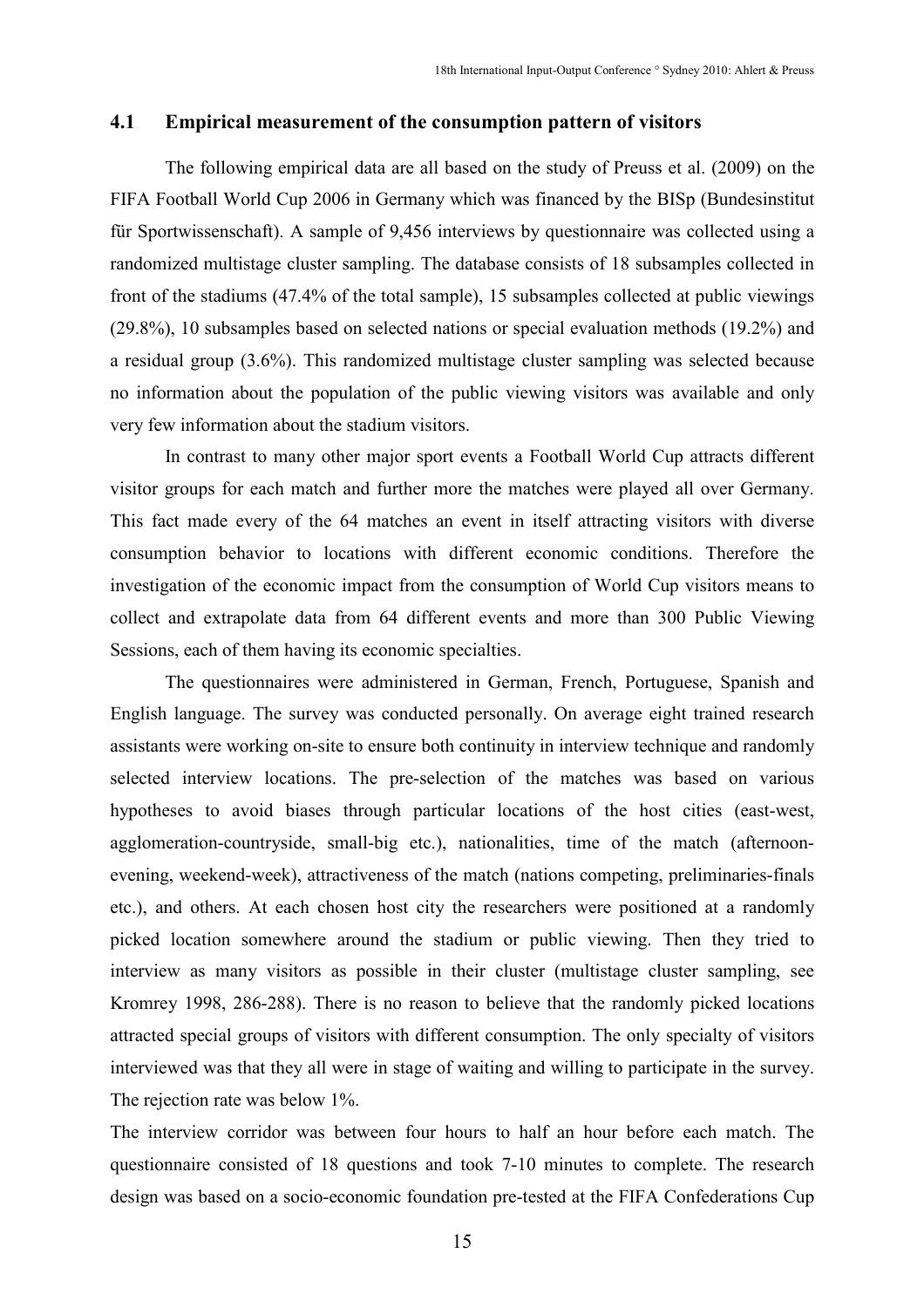2005 (n=2,422). A second pre-test was administered at the first match in Munich. The reliability of the questionnaire was tested by conducting a large number of oral interviews and a precise observation of the visitors filling in the questionnaires. Finally, the 252 questionnaires from the first match were analyzed if any questions were not answered, wrongly answered or comments were added.

Theoretical roots on the method to ascertain consumption patterns from event tourists draw back to Gratton et al. (2000) as well as to several empirical studies form Preuss, such as on the 2002 Manchester Commonwealth Games, the Olympic Games in Athens 2004 (football tournament) or the FIFA Confederations Cup in Frankfurt 2005.

The representativity of the sample collected from stadium visitors can be checked through several variables. First, we compared the sample with information available. The only reliable data about stadium spectators was the total number of tickets sold (2.155 million) and its distribution of the tickets by category (A-D). In a second step we compared the sociodemographic data of our sample with another data collection by Bogusch et al. (2009), who conducted 6,282 oral interviews in six World Cup cities.

# 4.2 Some empirical results of the visitor survey

The calculation of the direct economic effect of the visitors of the World Cup 2006 is based on Germany as region and the time span of one month before and after the World Cup.

To determine the primary consumption stimulus of the spectators we first had to work out the relevant number of visitors at the World Cup, which were 973,000 in stadiums (only 421.000 of them were foreign stadium visitors) and 4.1 million at public viewings (without having any ticket for attending a match at a stadium, only 924.000 of them were foreign visitors). Then we needed to distinguish those contributing to the primary effect. This quantity was multiplied with the number of days each particular subgroup with similar consumption patterns stayed in Germany (see Preuss et al. 2009 for detailed calculation).

The data clearly showed that there were great differences in consumption and sociodemographic data between those with residence in Germany and foreign visitors. While the differences between visitors of public viewings and stadiums are not significant among foreign residents, remarkable differences can be seen among those living in Germany (see details in Preuss et al. 2009).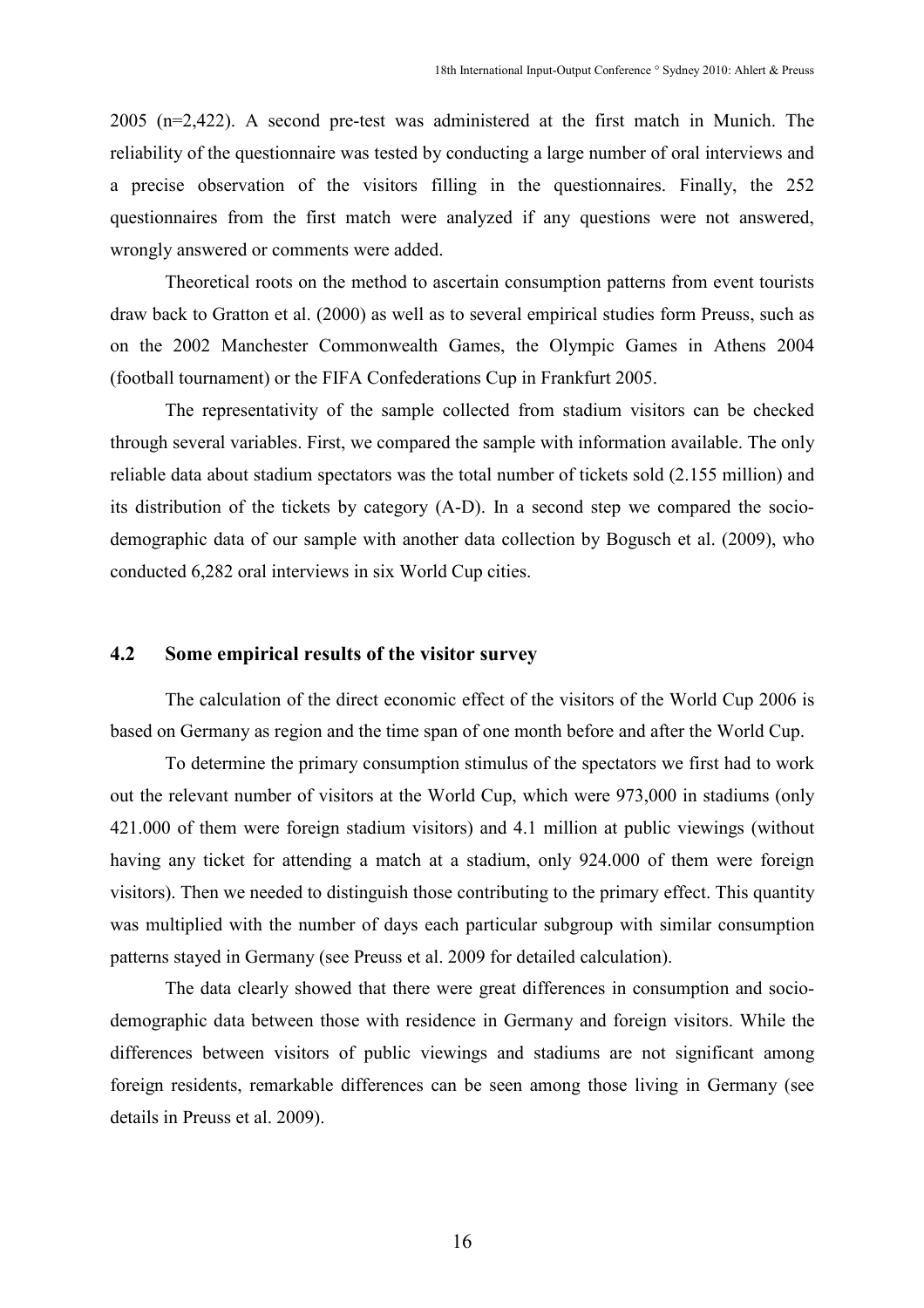To calculate the primary economic effect for Germany the above mentioned four variables have to be considered to avoid multiplying wrong consumption patterns with the various groups of visitors.

As shown in Table 2 only 20.9% of the foreign visitors are important to be considered from an economic point of view. Altogether, 924,000 foreign visitors were attracted to Germany for the purpose to solely attend a public viewing without holding any stadium ticket.

|                         | <b>Public viewing</b> | <b>Stadium</b> |
|-------------------------|-----------------------|----------------|
| <b>German Residents</b> | 48.3                  | 36.4           |
| "Home Stayer"           | 5.8                   | 7.0            |
| Changer                 | 6.6                   | 10.0           |
| <b>Event Visitors</b>   | 18.7                  | 27.2           |
| Casuals                 | 12.7                  | 8.7            |
| Time Switcher           | 7.8                   | 10.7           |

Tab. 2: Differentiation of visitors by intention to visit in per cent

Table 2 provides a rough overview of VARIABLE 1. The share of the "intention to visit" was done for each "group of residence" (VARIABLE 2) and by differentiating the duration of stay (VARIABLE 4). Finally, for simplicity reasons we did not use all possible consumption patterns but 40 in our model.

An important result is that VARIABLE 1 alone reduced the number of economically relevant exogenous consumption to only 33.3% of the stadium visitors and 26.5% of the public viewing visitors. Knowing who has to be considered with what part of consumption is only a first step and has to be followed by the other 3 relevant variables. Having identified 40 groups we needed to consider their different consumption behavior.

We evaluated the consumption pattern based on seven elements. The inquiry about the consumption was based on two considerations. What consumption element can the interviewee best remember/guess (daily versus total expenses of the trip) and what expenditures most likely appear daily in a rather constant amount (accommodation, food & drinks, local transportation) versus what expenditures appears only a few times during the overall stay (tickets, merchandise, shopping).

Preuss et al. (2009, 136-138) shows the detailed average daily expenditure for various groups. In summary the consumption patterns show that visitors from countries with high per capita income purchase more than those from European countries with lower per capita income. Irrespective of their nationality and per capita GDP the non-Europeans spent on average more than all other groups.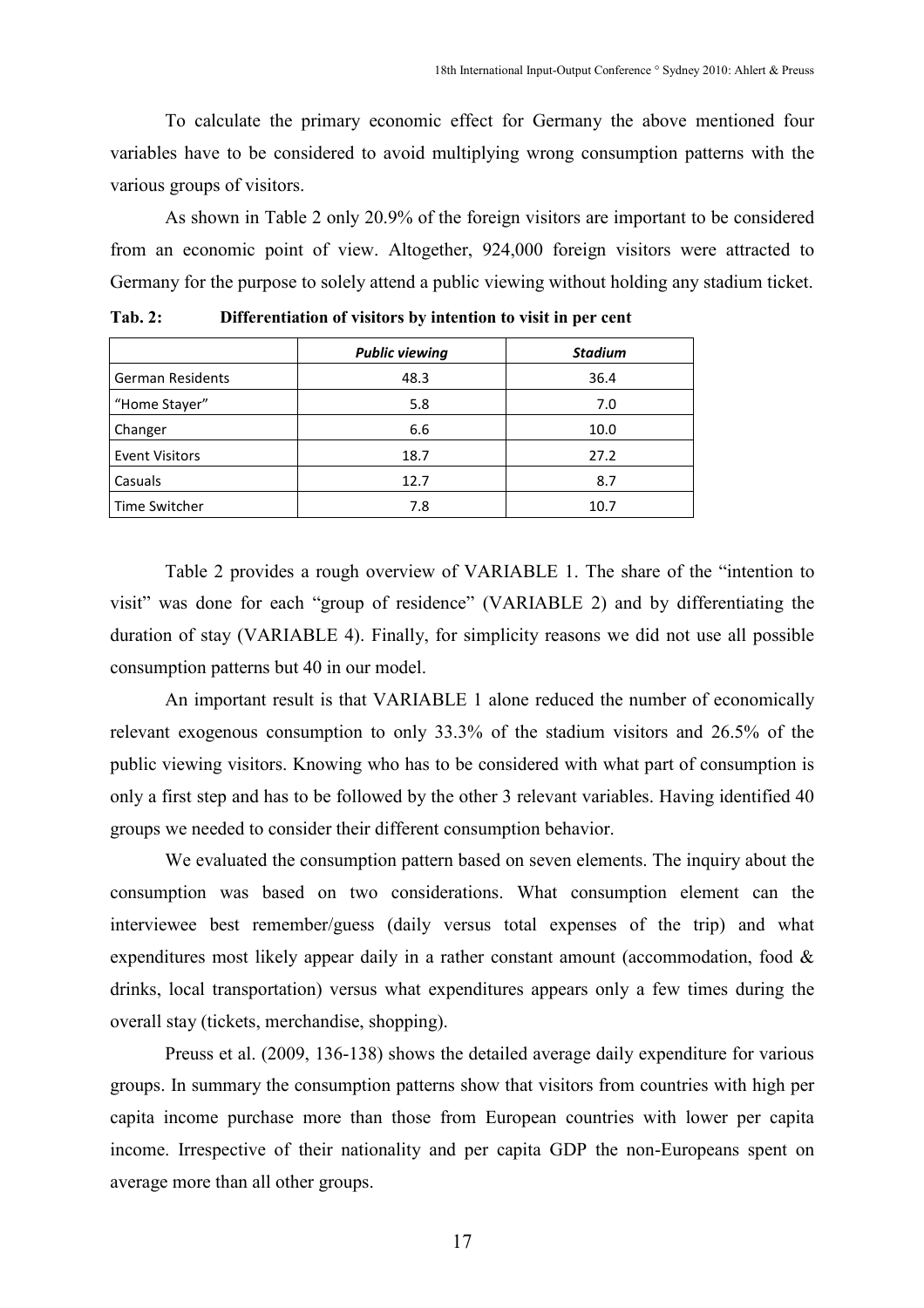Another finding is that the World Cup visitors consumed significantly more than usual tourists and therefore can be seen as a type of convention visitors (see Solberg, Andersson and Shibli 2002). This provides evidence that impact studies that made use of consumption patterns from "ordinary city tourists" could not calculate the true primary economic effect on the World Cup or other events. Another important result is that the distribution of each single consumption element displayed in Preuss et al. (2009, 136-138) had a (very) high standard deviation. Therefore, the mean of expenditure by consumption element is a figure that cannot describe the consumption behavior of the visitors. Despite the high number of questionnaires the standard deviation kept high and Kolmogorov-Smirnov-Tests proved a missing normal distribution. In other words, the visitors of the World Cup – even structured in 40 consumption groups – were not a homogeneous consuming group. However, the purpose was to measure the most reliable primary consumption effect from World Cup visitors. Therefore, the mean values on consumption elements have an analytical value. The simple multiplication of the average expenditure with the number of visitors and days they stay provides exactly the same result than adding all single expenditures individually – irrespective of the standard deviation. Therefore, using average expenditures is an appropriate way for extrapolating the primary consumption effect irrespective of the standard deviation. Furthermore, we avoided double counting and also considered re-distributions of tickets due to the black market.

What was measured here is solely the primary economic effect based on the consumption of the World Cup visitors and accompanied persons. We also considered potential crowding-out effects. Various official statistics prove that crowding-out did not have a significant effect on the German territory, but on the host cities.

Based on the above indicated scheme the calculated additional primary consumption stimulus from visitors to the World Cup was approximately 2.8 billion Euros for the year 2006. This figure includes 1.47 billion Euros from visitors at stadiums, 1.09 billion Euros from visitors only attending public viewings and 0.3 billion Euros from "Home Stayers". Table 3 shows the expenditure structure in detail.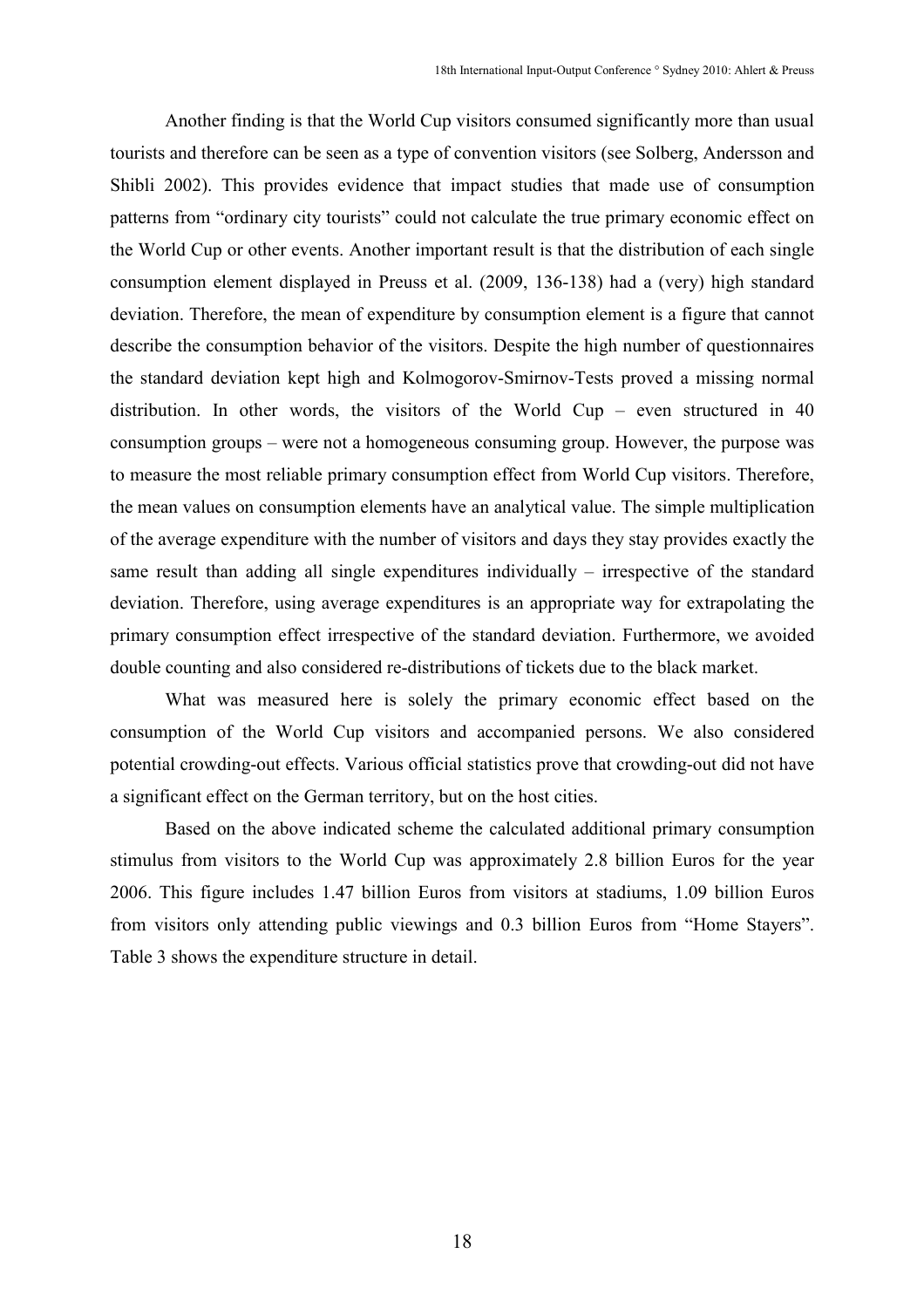| product category                                | Mio. Euros |
|-------------------------------------------------|------------|
| Food                                            | 199.0      |
| Non-alcoholic beverages                         | 122.6      |
| Beer, wine and spirits                          | 215.1      |
| Tobacco                                         | 14.7       |
| Garments and clothing materials etc.            | 273.1      |
| Footwear                                        | 48.4       |
| Household appliances                            | 45.3       |
| Glass, tableware and household utensils         | 198.4      |
| Domestic services and home care services        | 15.3       |
| Medical and pharmaceutical products             | 1.4        |
| Maintenance and repairs of motor vehicles       | 14.8       |
| <b>Fuels and lubricants</b>                     | 163.1      |
| <b>Transportation services</b>                  | 133.0      |
| Communications                                  | 5.7        |
| Photographic equipment etc.                     | 200.5      |
| Other major durables for recreation and culture | 60.6       |
| Recreational and cultural services              | 295.6      |
| Books, newspapers and periodicals               | 100.9      |
| Accommodation and catering services             | 614.9      |
| Personal care                                   | 48.7       |
| Personal effects                                | 67.7       |
| Other personal services                         | 8.5        |
| <b>TOTAL</b>                                    | 2847.0     |

#### Tab. 3: Expenditure structure of the additional primary consumption stimulus

Source: Preuss et al. (2009, 223)

# 4.3 Model based impact assessment

The analysis of tourism expenditures and its impact on the total economy in general is a topic which many researchers and destination managers find to be interesting. During the last two decades the research on this topic has been analyzed by different methods. There has been an emphasis in analyzing the macroeconomic impact of tourism in the context of a macroeconomic modeling framework using an Input-Output-model (IO) (e.g. Fletcher 1989; Smeral 1995; West and Gamage 2001) or using a complex Computable General Equilibrium model (CGE) (e.g. Zhou et al. 1997; Dwyer, Forsyth, and Spurr 2000, 2006).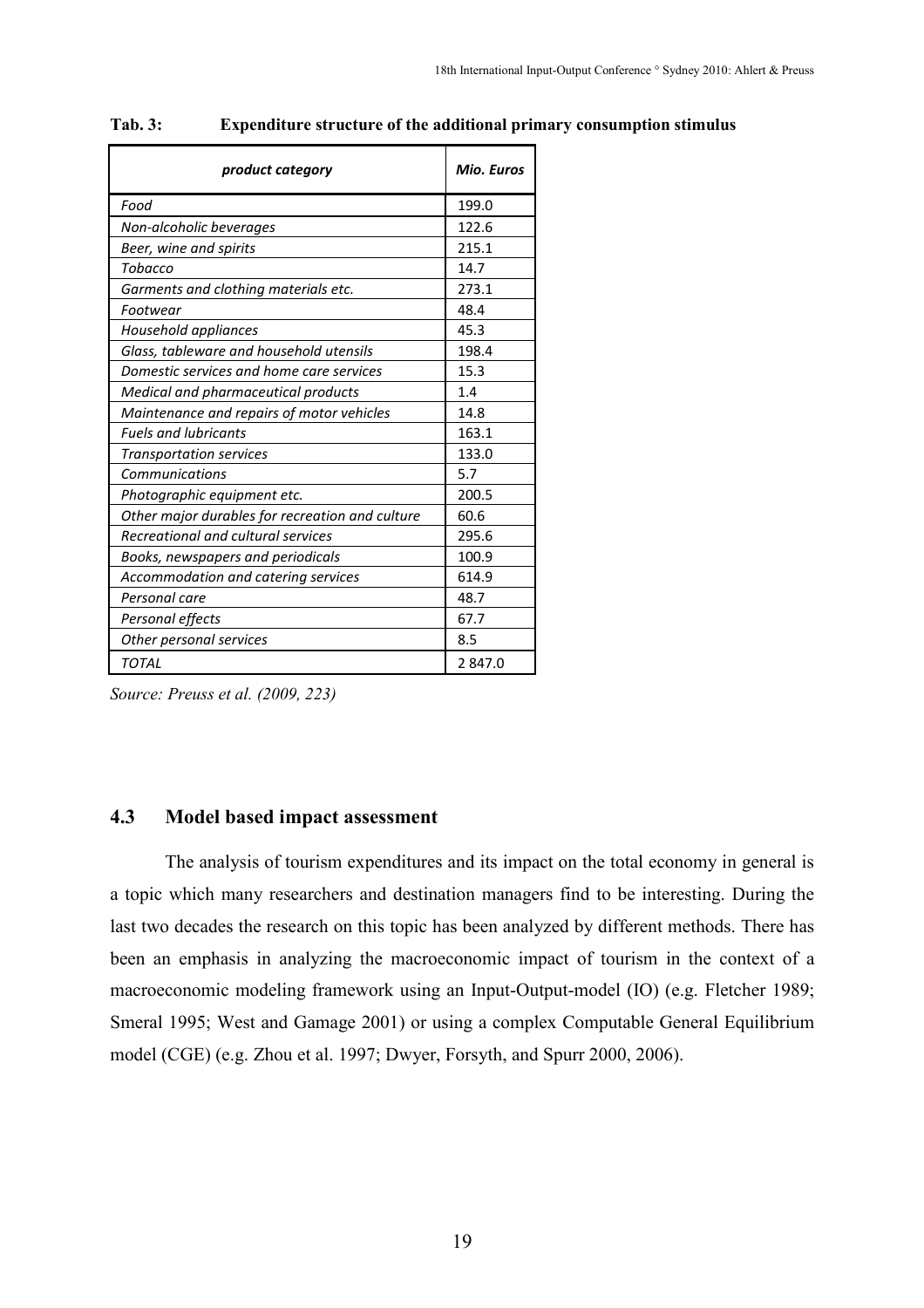#### The model INFORGE

The sectorally disaggregated macro-econometric model INFORGE has been developed in the mid 1990s in the context of processing the economy-energy-environment 3E-model PANTA RHEI (e.g. Meyer and Ewerhart 1998; Schleich et al. 2005).

The specific ability of INFORGE is based on two principles of construction: bottomup modeling and full integration, which are typical of the INFORUM (INterinduystry FORecasting at the University of Maryland) philosophy (Almon 1991). Bottom-up means that each sector of the economy is modeled in great detail in the context of the Input-Output framework and that macroeconomic variables such as GDP, disposable income and the consumer price index are calculated by explicit aggregation within the model. Full integration implies a complex and consistent modeling within the System of National Account (SNA) framework of sequence of accounts and balancing items. It contains the complexity and simultaneity of income creation and distribution in its five institutional sectors, the redistribution among these sectors as well as its use for the different intermediate and final products which the several industries produce in the context of global markets.

The flow chart shown in Figure 2 provides an insight into the structure of the overall model system. The GINFORS (Global INterindustry FORecasting System) model is used to integrate the national economic situation in the context of the global economy (e.g. Meyer, Lutz and Wolter 2005, 2010). This model of global trade supplies the vector for the world import demand and the vector of world market prices by commodity groups to the German INFORGE model within the blue marked area. Obviously the model shows a very high level of endogenization and is highly interdependent. In principle the population development, tax rates, labor supply and the global market variables of the international GINFORS system are determined exogenously. The latter can be linked with the INFORGE model directly in one complete system, too (Meyer et al. 2007; Ahlert et al. 2009).

Final demand has the six components private consumption, government consumption, equipment investment, construction, inventories and exports. Each component is analyzed in the detail of 59 product groups. On the basis of a macroeconomic consumption function for private households, which is explained with regard to the disposable income of private households in constant prices and the interest rates for consumer credits, the shares of 43 COICOP (Classification of Individual Consumption by Purpose) categories are explicated with respect to the respective relative price, the 10 year treasury bond rate and a time trend. The expenditures in constant prices for the utilization purposes result from multiplication of the estimated shares with the aggregate consumption of private households. A bridge matrix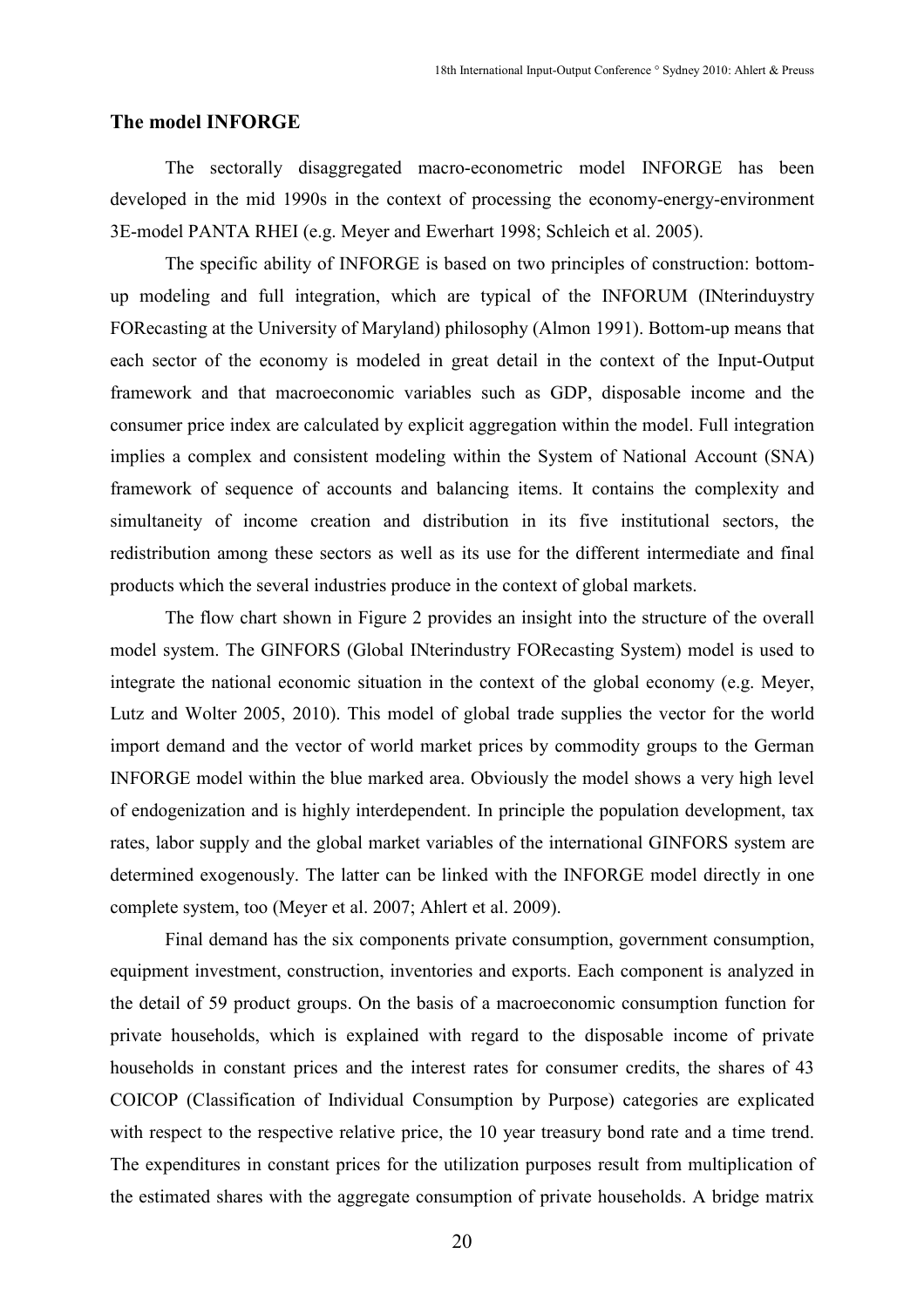converts the consumption expenditures by the 43 individual consumption purposes in the consumption expenditures by 59 product groups. The public consumption is subdivided into social security benefits and government consumption. Both components are explained differently: Whereas social security benefits by product group depend on the development of overall government expenditures of the latter due to demographic change and the relevant relative prices, the government consumption by product group is a function of GDP. The starting point for the separate simulation of equipment and construction investments by product groups is the investing industry. For both investment categories the expenditures of an industry depend on its gross production in constant prices, its capital stock as well as the actual interest rate. The resulting two investment vectors by 59 industries are converted by two different bridge matrices into two investment vectors structured by 59 product groups. The most important determinants of exports are the world trade variables of the GINFORS system.



Figure 2: The structure of the model INFORGE

Intermediate demand of the firms is also depicted in great detail by using the Input-Output framework. In general, the input coefficients are variable and depend on relative prices and time trends. The variability of the input coefficients is not considered as the result of factor substitution, but the effect of the cost-push induced technological progress which leads to an improvement of limitational processes. Concerning intermediate demand the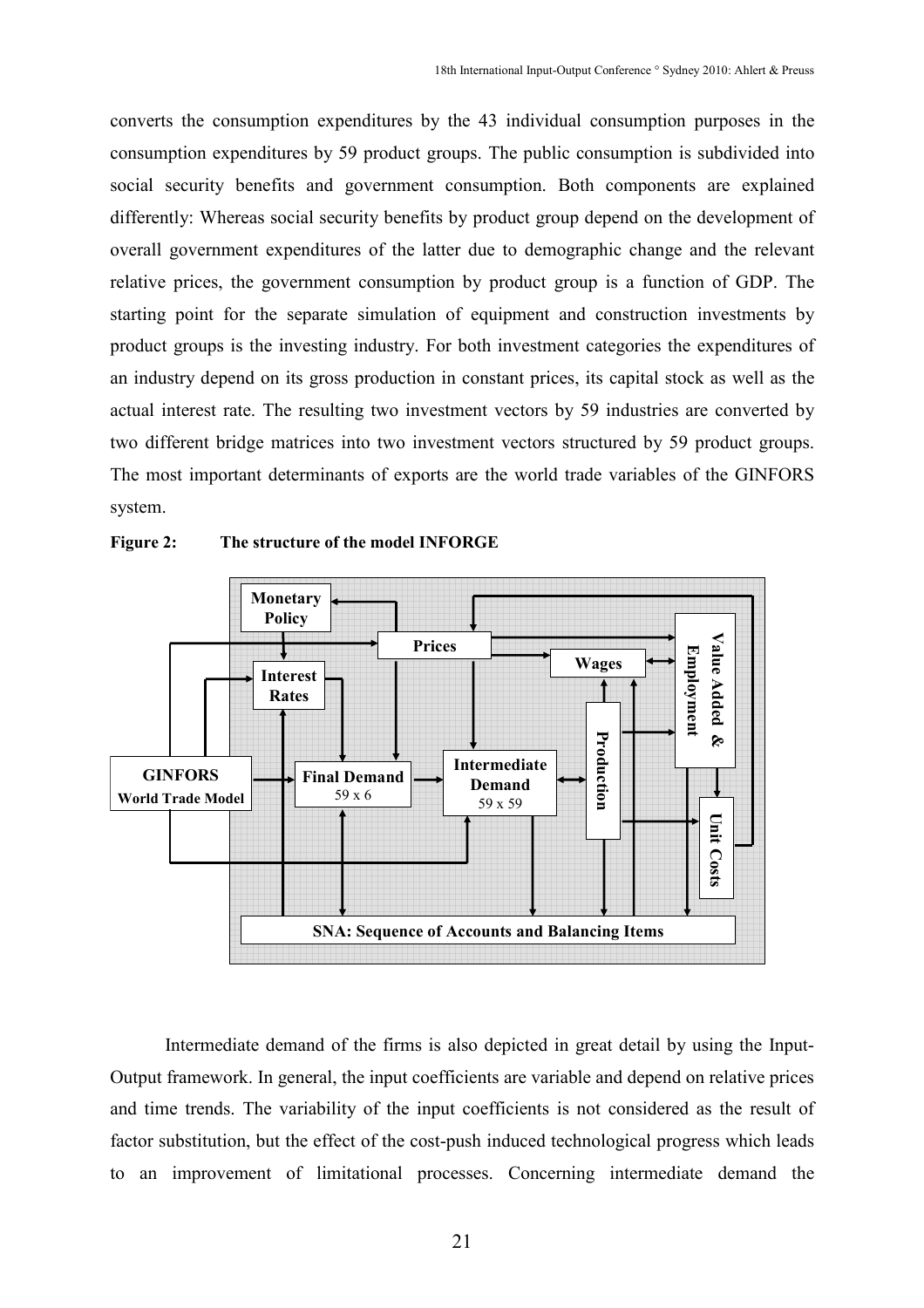presumption of substitutional technologies seems to be doubtful, since intermediate inputs are part of the product. If there is an alteration of the intermediate inputs it redefines the product.

Final demand and intermediate consumption less imports are determining the total production. The imports in the disaggregation of 59 product groups are a function of the sectoral gross production as well as the proportion of the domestic prices to the import prices. The latter are calculated within the model GINFORS.

The results of the Input-Output module then flow into the labor market and the sequence of accounts, which in turn influence the cost structure and the final demand. The employment module consists of an aggregated section and a disaggregated one. In the aggregated section, the macroeconomic labor supply is exogenous. This, together with the macroeconomic demand, results in the number of unemployed people. To calculate the macroeconomic labor demand, a macroeconomic wage function is estimated in a first step. The average total annual wage of an employed person depends on the macroeconomic labor productivity, consumer price development and the labor market situation. The resulting value serves as an indicator for the development of the disaggregated labor market, which is broken down into 59 industries. The respective average annual wage in each industry is correlated with the general macroeconomic development as well as sector-specific variables. The most significant determinants of the sectoral labor demand are the gross production and the real labor costs of the respective sector. The vector for labor remuneration as well as for the profits results from definition whereas the other components of primary inputs (net product taxes and depreciation) are explained econometrically.

In a next step the sectoral unit costs are calculated via definition using the sectoral results for the primary inputs. Along with the development of prices of similar imported commodities, the unit costs are the crucial determinants of prices within the basic price concept. The basic prices are the result of a mark-up calculation of the companies. Due to the fact that the supply-side related basic prices do not directly determine the demand-side, the model contains the complete transition from production prices to final demand market prices for all 6 components of final demand in a differentiation between 59 products. Such a detailed modeling makes it possible to evaluate the effects of commodity specific tax changes (Bach et al. 2002).

Besides, the aggregate results of the primary inputs are inserted into the sequence of accounts. The sector-based loop is thus closed: the results of the final demand, which include aspects of supply as well as demand, together with production technologies, determine the level of production, which in turn influences the primary distribution of income.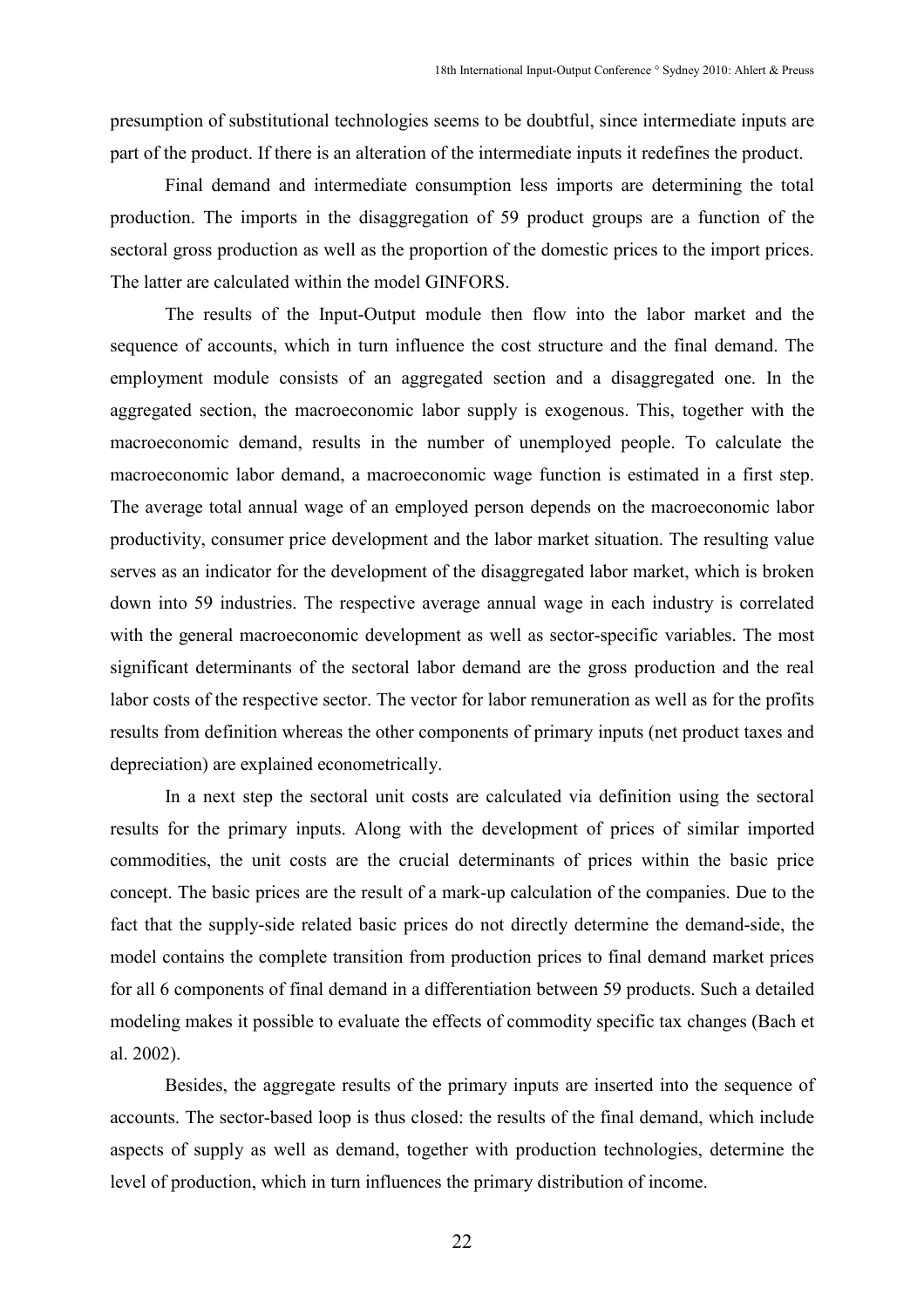The sequence of accounts with its five institutional sectors and seven functional accounts is part of the model and consistently linked with the Input-Output system. The behavioral equations of this system explain its expenditures; the revenues are given by definition. The total revenues of one type of transaction as well as the account balances are always determined by definition. The system comprises the complete redistribution of income including social insurances and taxation between government, private households and corporations, thus allowing the calculation of disposable income which is a significant determinant of final demand. Moreover, the financing account balances are ascertained. Therefore, the model especially includes government budget constraints. As a result the entire fiscal policy of the state is an endogenous part of this system.

Finally, with respect to the monetary market, a reduced form of equilibrium is estimated, in which the government bond yield is explained by the US interest rate for government bonds and the German Central Bank base rate. The latter is determined as a policy rule by the rate of inflation.

The model has a highly interdependent structure. Apart from the regular interdependencies of the economic cycle, the interdependencies of prices and volumes as well as those of prices and wages are represented.

The specification of the econometric founded simulation and forecasting model is a quite time consuming iterative multistage process (Meyer et al. 2007, 41) and goes in a way as it is mentioned briefly by Dixon (2006, 21) to more econometrically founded CGE-models. In a first step the parameters of the behavioral equations were estimated using the robust OLS procedure for the estimation period 1991 to 2005. With respect to the size of the model, more sophisticated estimation methods are not possible anyway. Due to German reunification, data before the year 1991 cannot be used. Otherwise there would be a grave structural break in the data base which also makes the application of more sophisticated estimation methods problematic. In a next step the selection of alternative regressions is based on a plausibility check, theoretical a priori information regarding the preceding sign and magnitudes of the coefficients. In other words, economically implausible estimates were taken out. The remaining estimations were tested for autocorrelation of the residual values using the Durbin-Watson statistic and for significance of the estimated parameters using the t-test. If discrimination among the competing approaches was not possible on this basis, the estimation with the best coefficient of determination was taken. However, the specification of the model is not completed with the single equation estimate. Weaknesses in the system are revealed only when the non-linear interdependent and dynamic model is solved using an iterative

23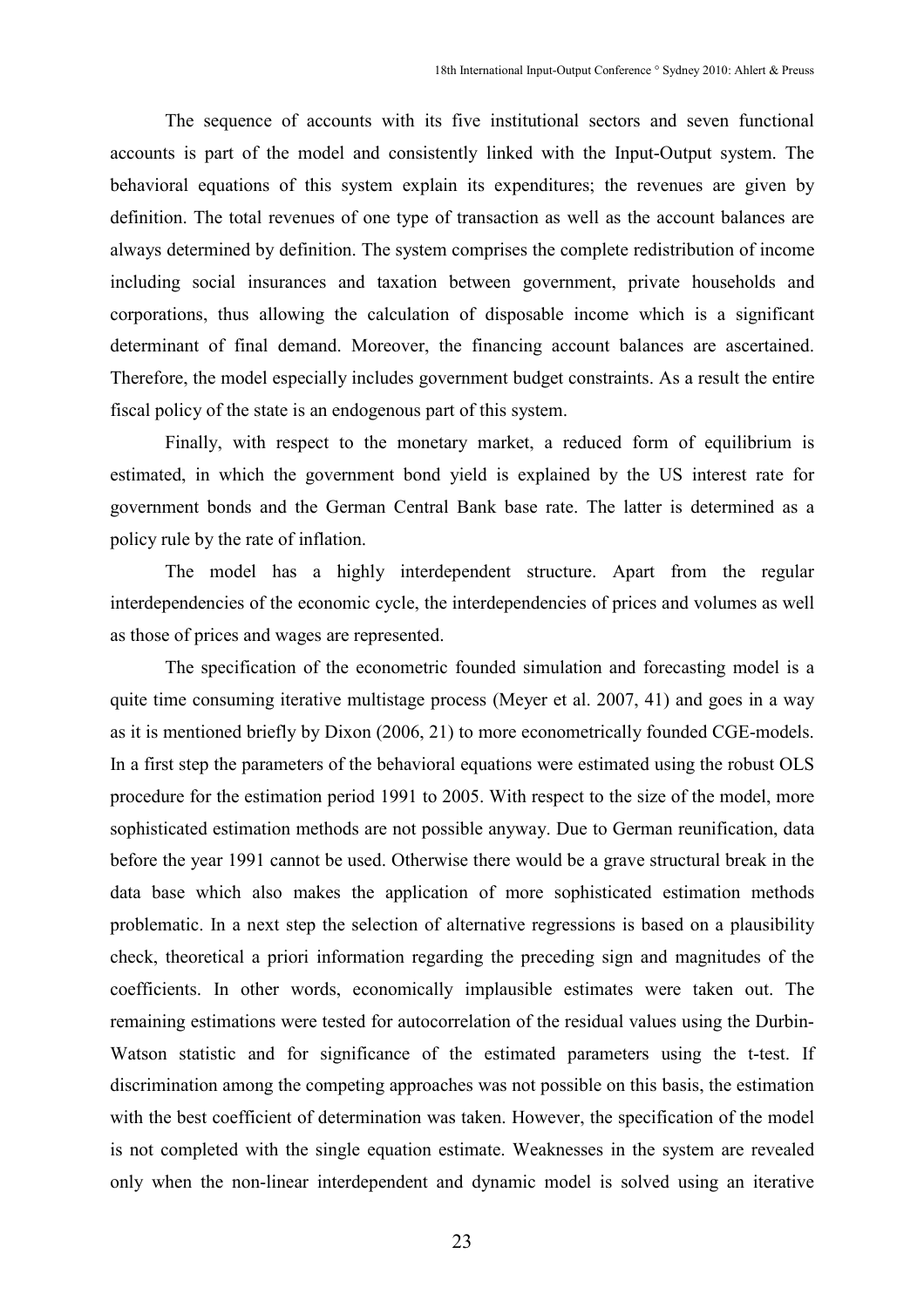solution procedure given by the Gauss-Seidel algorithm. The solution methods must converge and the model must be able to explain the observable development of the main economy variables satisfactorily in a historical simulation. The final test for the model is the ability to forecast a plausible and robust ex-ante development for a set of key scenarios in a period of about 20 to 25 years. As long as this is not the case, the initial single equation specification phase will be repeated in an iterative process.

## Classification of the IFORGE model

According to the classification of West (1995) the INFORGE model is an "econometric + Input-Output model" that belongs to the family of national inter-industry models of the INFORUM family, but a Leontief-type model with constant structures is not given. The INFORGE model represents a logical development of the simple Leontief model insofar as the sectoral Input-Output variables are calculated in a complex and simultaneous dual quantity and price modeling framework. In this context all technological coefficients are dealt with as variables, which are changed by the cost-push induced technical progress. The sectoral Input-Output results are consolidated via explicit aggregation to form macroeconomic variables. Besides, these aggregate variables are consistently assigned to the relevant macroeconomic variables in the sequence of accounts and balancing items of the SNA within the modeling framework.

While the Input-Output approach is commonly classified as demand oriented, this is not the case for INFORGE (Meyer et al. 2007, 41). It is true that the demand determines production in the INFORGE model, but all demand variables depend among other things on relative prices. The latter are determined by the unit costs of the industries in the form of a mark-up pricing hypothesis, which is typical for oligopolistic markets. Obviously, the difference between neoclassical CGE models and INFORGE is the assumed market structure and not in the accentuation of either side of the market (West 1995, 216). Consumers react on price signals with their decisions, which then determine the production. Supply and demand elements are thus equally present.

The INFORGE model is non-linear, because there are many multiplicative linkages of variables in definitional as well as many behavioral equations estimated in double-logarithms. Besides, the model is dynamic due to capital stock adjustments and the lags in behavioral equations. The modeling scope of the INFORGE simulation and forecasting model closely resembles the neoclassical CGE approach described by Dwyer et al. (2006). The general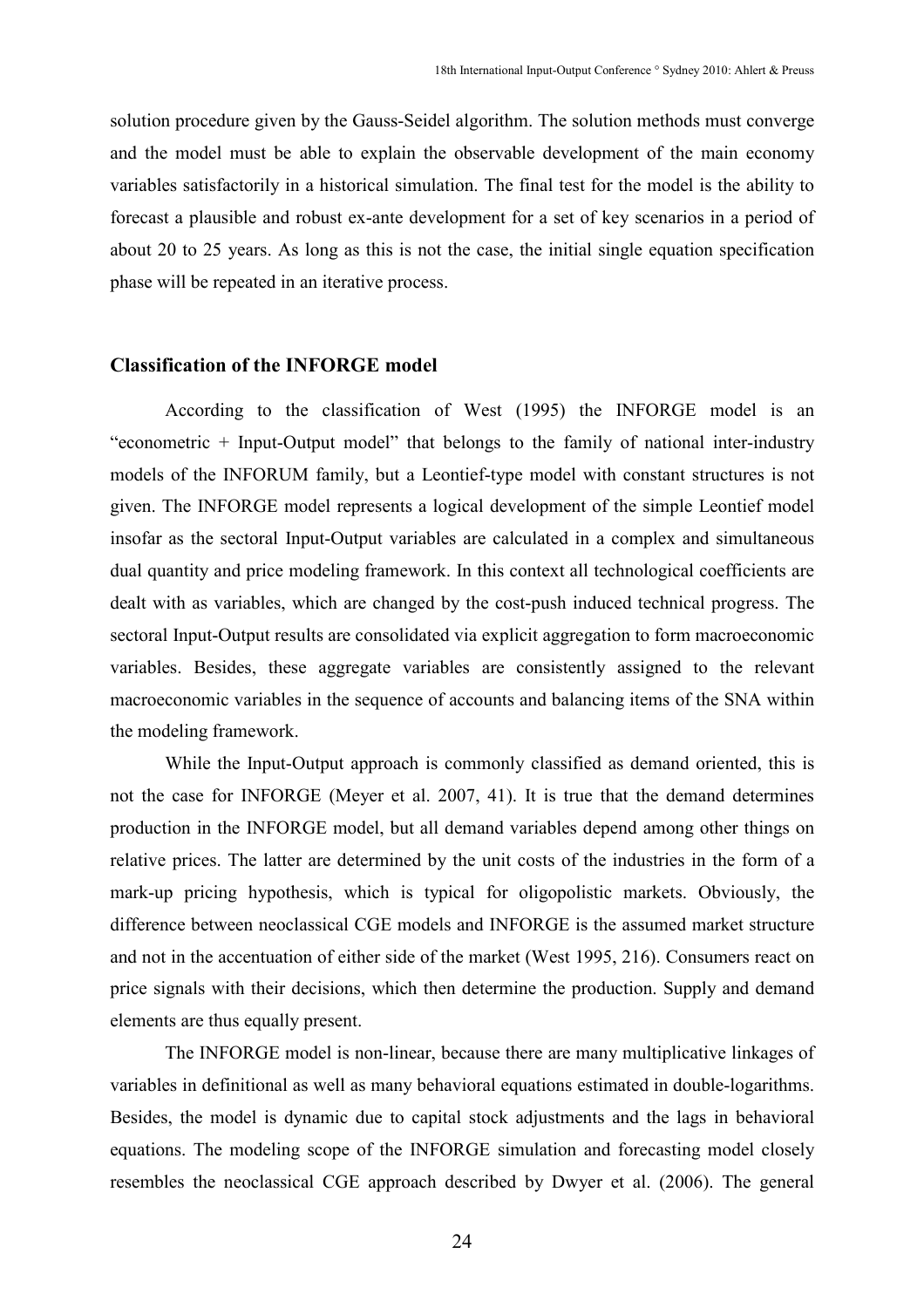structure of the model is similar in a sense that there is a system of non-linear price dependent factor demand and consumption functions. Due to the fact that bounded rationality on imperfect markets is assumed, these functions cannot be explicitly derived from neoclassical production functions and utility functions. There are alternative plausible decision-making routines and the specification of the model can only be done by empirical selection, which needs econometric testing.

#### References for the model

Over the last decade, the INFORGE model has constantly become updated and further developed every year. It has been used to analyze economic issues in a wide range of fields.

Thus, the INFORGE model was used by the German Institute for Labor Market Research of the German Federal Employment Agency, among others, to formulate responses to employment policy issues (e.g. Distelkamp et al. 2003; Meyer et al. 2007; Ahlert et al. 2009). Furthermore, the INFORGE model was used in studies for various German Federal Ministries in order to complement the direct macroeconomic significance of a cross-section activity (e.g. environment, sports) calculated within a satellite accounting framework by adding policy simulations to estimate the net-economy wide impacts of policy changes (e.g. Lutz et al. 2005; Ahlert 2000, 2008).

## 4.4 Net-impacts of hosting the FIFA World Cup

The expenditure vector of foreign World Cup visitors as shown in Table 3 has been consistently integrated into the INFORGE model within the module on domestic household consumption with regard to purchases on the domestic territory by non-residents. The increase in economic performance takes place against the background of complex sectoral and macroeconomic adjustment mechanisms which can be reproduced in the context of the INFORGE simulation and forecast model used here. The following table 4 gives an overview concerning the overall net impact due to the primary consumption stimulus of foreign World Cup visitors for the years 2006 and 2007.

Initially the primary consumption stimulus of 2.8 billion Euros has stimulated direct production effects within the directly affected industries (e.g. accommodation services, catering services, transportation services) as well as indirect production effects resulting from the additional needed intermediate consumption in other industries (e.g. laundry services,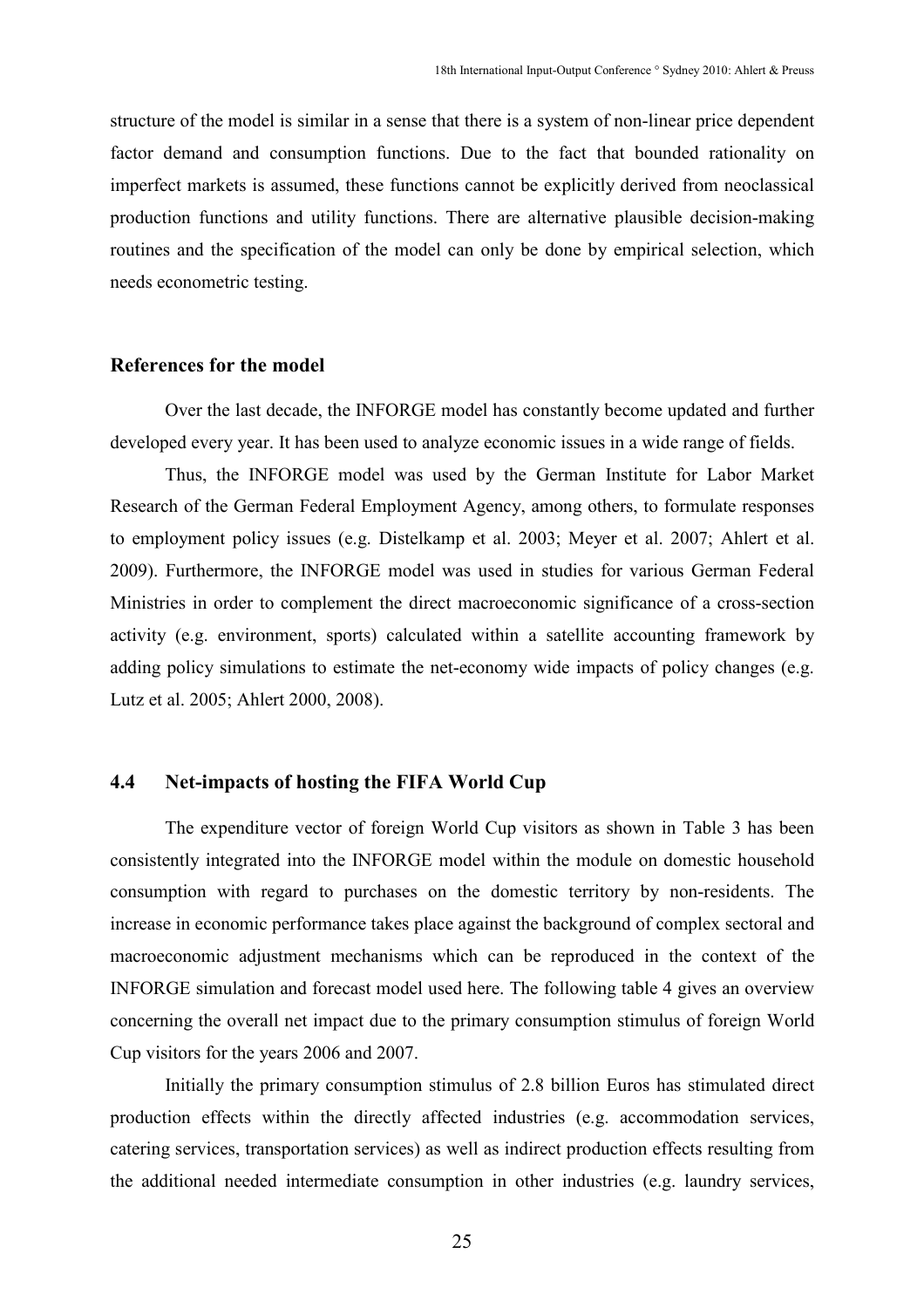food products, energy). Furthermore, the increased macroeconomic demand for goods within the national economy stimulates additional wage and profit revenues as well as employment and slight price effects due to changes of the unit costs in the affected industries via the production effects. The rise of income leads to additional consumption and the rise of gross production positively influences the development of gross capital formation. Price-wage and price-volume interdependencies go slightly against the expansive production and circularflow-effects. The expansive cyclical effects as well as the changes of relative prices have influenced the entire national economy. As a result of the increased domestic demand and price-level the imports have grown, too. However, the rise in gross production leads not only to higher wages and profit income and thus to an increase in the disposable income of private households, but also to a general growth in government revenues due to ascending tax revenues.

|                                 | 2006                          | 2007       | <b>TOTAL</b> |  |
|---------------------------------|-------------------------------|------------|--------------|--|
|                                 |                               | Mio. Euros |              |  |
| <b>Gross Domestic Product</b>   | 3 2 3 1                       | 574        | 3805         |  |
| - Final consumption expenditure | 3827                          | 621        | 4448         |  |
| Gross capital formation         | 324                           | 128        | 452          |  |
| Exports                         | 311                           | 91         | 424          |  |
| <i>Imports</i>                  | 1 2 3 2                       | 265        | 1497         |  |
| <b>Output</b>                   | 5916                          | 987        | 6903         |  |
| Tax revenue                     | 1 0 0 2                       | 228        | 1 2 3 0      |  |
|                                 | jobs in full time equivalents |            |              |  |
| <b>Employment</b>               | 34 762                        | 820        | 35 582       |  |

Tab. 4: The overall impact of staging the football World Cup Germany 2006

Source: Preuss et al. (2009, 224)

In 2006 the overall impact on the GDP of Germany was 3.2 billion Euros and equals 0.13% of the GDP in 2006. This increase of GDP went along with additional production to an amount of more than 5.9 billion Euros generating more than 34,000 jobs (measured in fulltime equivalents). The supplier of services (trade, transportation, accommodation, catering, and business activities) and the manufacture of food products and beverages have been the major beneficiaries of this positive employment impact. The German government benefited by more than 1 billion Euros from additional tax revenues in 2006.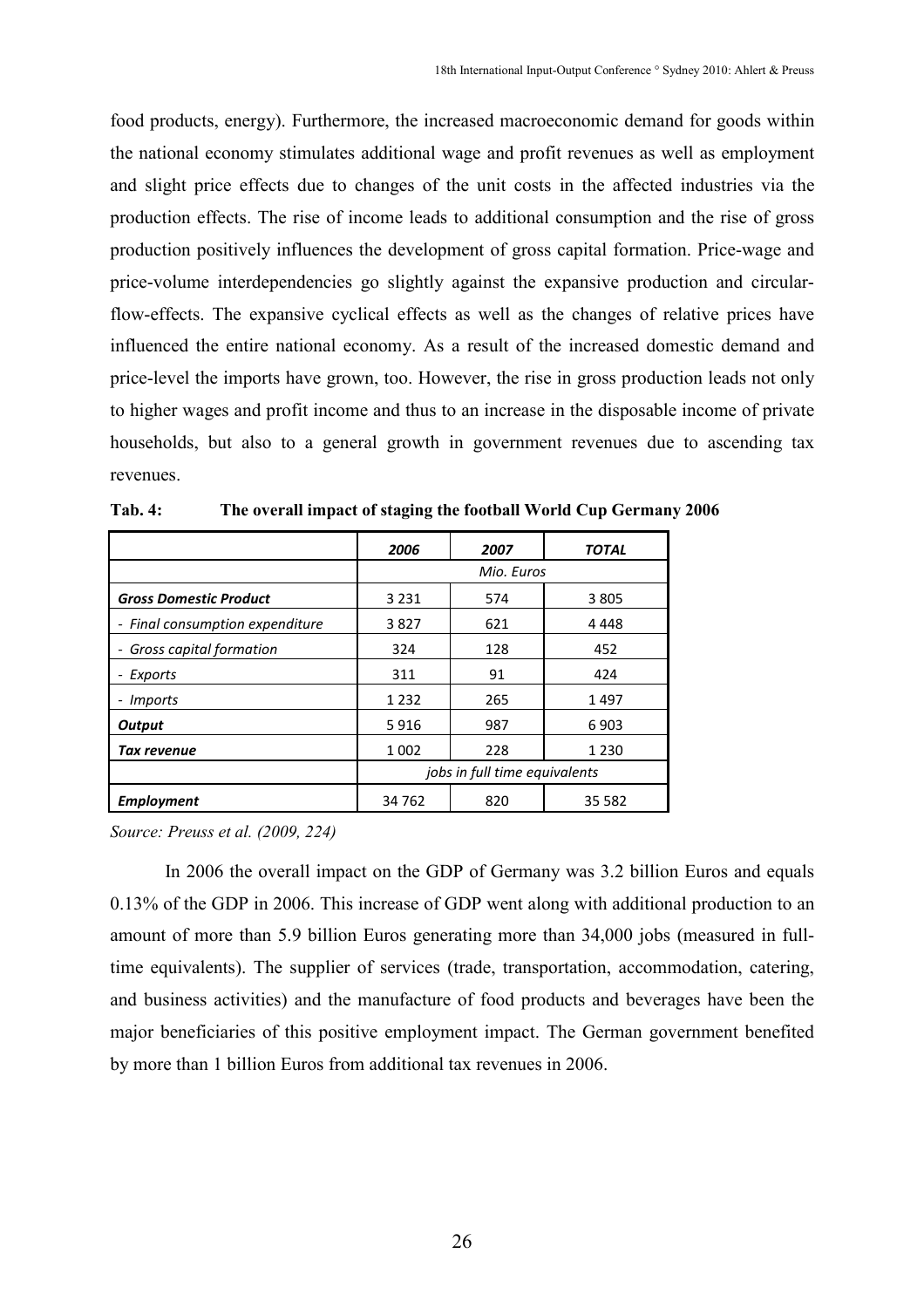# 5 Concluding remarks

This paper explains the experiences in estimating the macroeconomic impact of hosting the FIFA Football World Cup Germany 2006. Obviously the insufficient information on foreign World Cup visitor expenditure significantly influences the quality of the impact assessment within pre-event studies. This weakness has been overcome within the official expost study by conducting a very large sample survey at foreign World Cup visitors concerning their specific consumption pattern. The collected primary stimulus vector on foreign World Cup visitor expenditure has been consistently implemented within the German INFORGE model. This economic Input-Output based macro-econometric model has been used for the measurement of the net economic impact. With regard to the empirical results the following findings can be summarized:

- 1. The measurement of the primary stimulus is very complex and has to avoid counting things double but also to consider crowding-out effects. However, a top-down measurement is not possible due to the white noise not allowing to measure such generally small effects on various single industries nor can topdown get any insights on jobs created or additional taxes earned from the event.
- 2. The evaluation of the primary stimulus is the beginning of the study. Indirect and induced effects can only be measured by state-of-the-art models such as the presented INFORGE model for the German economy.
- 3. Each mega event and each location (region) creates a different consumption vector. Therefore, it is not clear ex-ante whether an event vector will have a weaker or stronger impact on the local economy than the opportunity investment of the money into another industry.
- 4. The impact of a mega event such as the football World Cup is immense for a region and city but very small for a national economy. It is a rumor that mega events are a panacea for economic growth at national economy level.

Consequently, a football World Cup may be perceived primarily as a public investment in the national image and, thereby, be used as a signaling tool for the host as a business location and tourism destination aiming at the reduction of informational deficiencies with regard to potential investors (Ahlert 2006b; Kurscheidt 2007). However, then the here measured economic impact which is closely and directly related to the World Cup is rather a side effect than the very goal, however it is a legitimacy for public subsidies.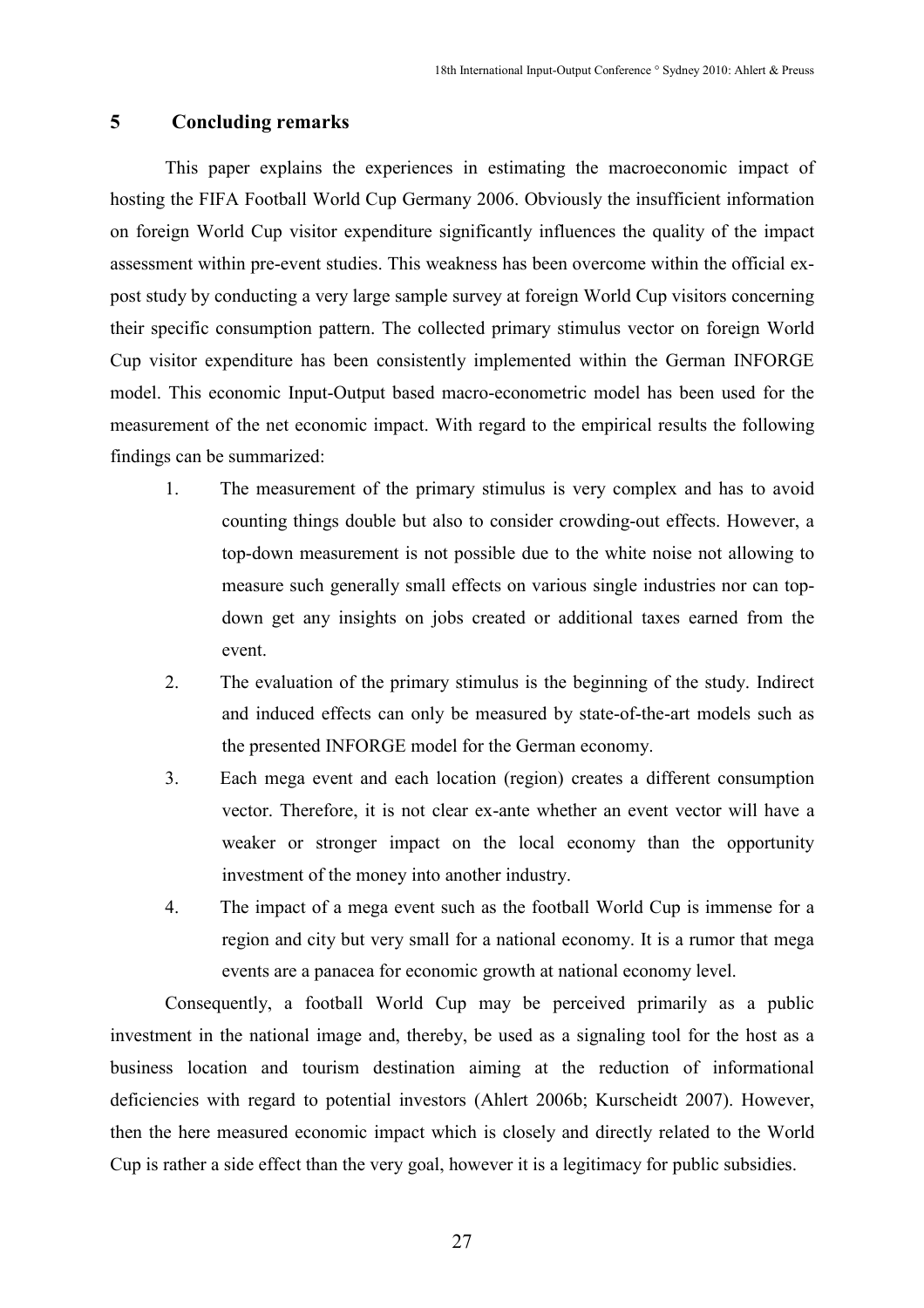#### References

- Almon, C. (1991). "The INFORUM Approach to Interindustry Modeling". Economic Systems Research, 3(1): 1-7.
- Ahlert, G. (2000): "Reasons for Modelling Sports in a Complex Economic Model: Two Examples". European Journal for Sport Management, 7(1): 31-55.
- Ahlert, G. (2001). "The Economic Effects of the Soccer World Cup 2006 in Germany with Regard to Different Financing". Economic Systems Research, 13(1): 109-127.
- Ahlert, G. (2003). "Einführung eines Tourismussatellitensystems in Deutschland". Abschlussbericht zum Forschungsauftrag Nr.33/02(EU-Projekt) des Bundesministeriums für Wirtschaft und Arbeit (BMWA), GWS Discussion Paper, 2003(4), Osnabrück.
- Ahlert, G. (2006a). "Hosting the FIFA World Cup Germany 2006 Macroeconomic and Regional Economic Impacts". Journal of Convention and Event Tourism, 8(2): 57-77.
- Ahlert, G. (2006b): Auswirkungen des zusätzlichen Incoming-Tourismus während der FIFA WM 2006 auf die gesamtwirtschaftliche Entwicklung. GWS Discussion Paper, 2006(1), Osnabrück.
- Ahlert, G. (2008): "Estimating the Economic Impact of an Increase in Inbound Tourism on the German Economy Using TSA Results". Journal of Travel Research, July 2008, 225- 234.
- Ahlert, G., Distelkamp, M., Lutz, C., Meyer, B., Mönnig, A. and M.I Wolter (2009). Das IAB/INFORGE-Modell. In: Schnur, P. and G. Zika (eds.), Das IAB/INFORGE-Modell. Ein sektorales makroökonometrisches Projektions- und Simulationsmodell zur Vorausschätzung des längerfristigen Arbeitskräftebedarfs, IAB-Bibliothek 318, Nürnberg, 15-175.
- Baade, R.A. and V.A. Matheson (2004): "The Quest for the Cup: Assessing the Economic Impact of the World Cup". Regional Studies, 38: 343-354.
- Bach, S., Kohlhaas, M., Meyer, B., Praetorius, B. and H. Welsch (2002). "The effects of environmental fiscal reform in Germany: A simulation study". Energy Policy, 30(9): 803- 811.
- Bargel, M. (2005): FIFA Fussball-Weltmeisterschaft 2006TM Deutsche Wirtschaft steht als Gewinner bereits fest. Postbank Research Perspektiven Juli 2005, Bonn, S. 2-4.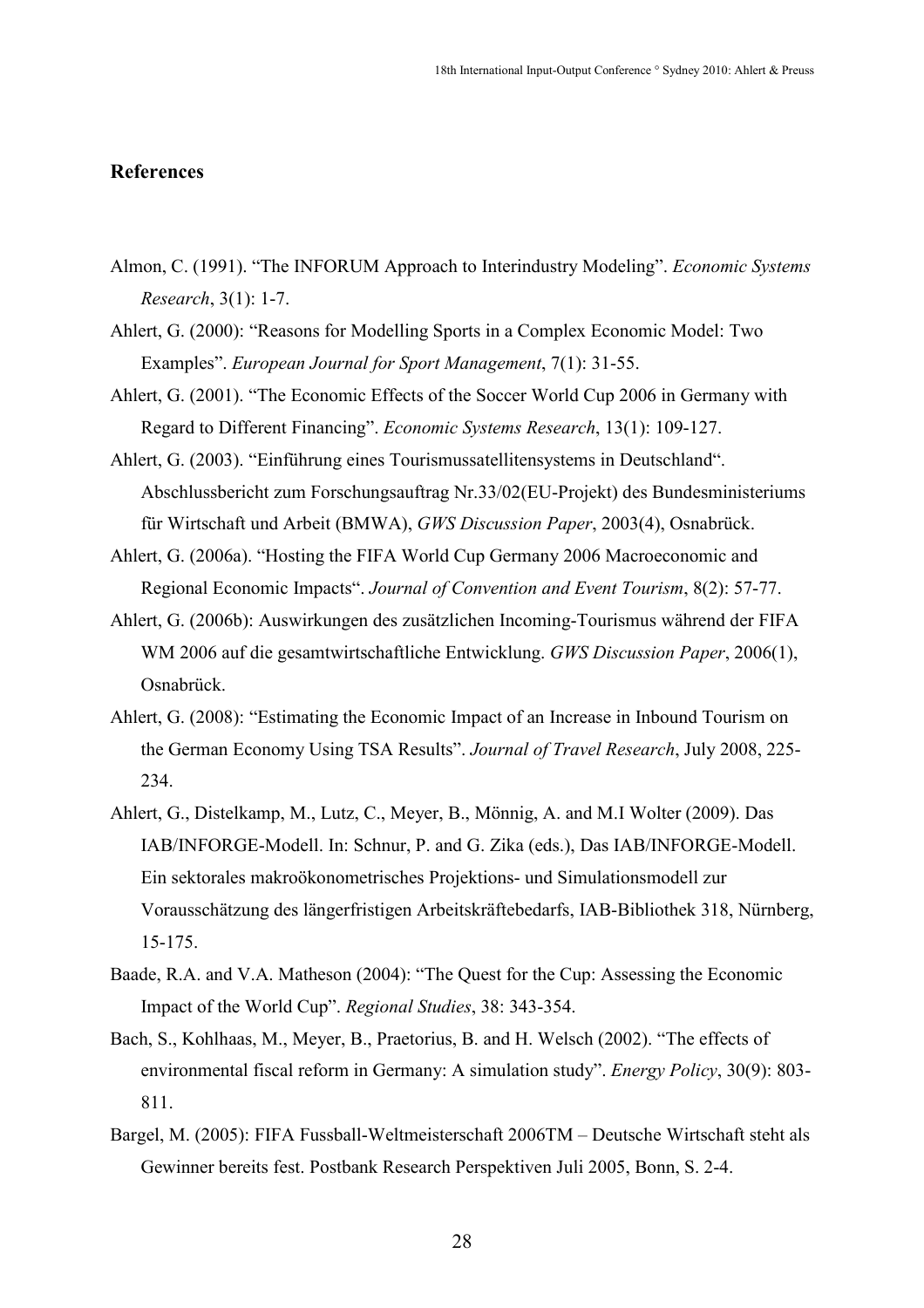- Bogusch, S., Spellerberg, A., Topp, H.H., West, C. and K. Wilbert (2009). Wirkungen und Akzente von Verkehrs- und Eventmanagement-Maßnahmen während der FIFA Fussball-WM 2006. In: Bogusch, S., Spellerberg, A., Topp, H.H. and C. West (eds.), Organisation und Folgewirkung von Großveranstaltungen, Wiesbaden, 103-152.
- Crompton, J. L. (1995). "Economic Analysis of Sport Facilities and Events: Eleven Sources of Misapplication". Journal of Sport Management, 9: 14-35.
- Daniels, M. J., Norman, W. C. and M.S. Henry (2004). "Estimating Income Effects of a Sport Tourism Event". Annals of Tourism Research, 31: 180-199.
- Distelkamp, M., Hohmann, F., Lutz, C., Meyer, B. and M.I. Wolter (2003). "Das IAB/INFORGE-Modell - Ein neuer ökonometrischer Ansatz gesamtwirtschaftlicher und länderspezifischer Szenarien". Beiträge zur Arbeitsmarkt- und Berufsforschung (BeitrAB), 275, Nürnberg.
- Dixon, P.B. (2006): Evidence-based Trade Policy Decision Making in Australia and the development of Computable General Equilibrium Modelling. Centre of Policy Studies at Monash University, General Working Paper, (G-163), Clayton.
- Dwyer, L., Forsyth, P., Madden, J. and R. Spurr (2000): "Economic Impacts of Inbound Tourism under Different Assumptions about the Macroeconomy". Current Issues in Tourism, 4(3): 325-363.
- Dwyer, L., Forsyth, P. and R. Spurr (2006). "Assessing the Economic Impacts of Events: A Computable General Equilibrium Approach". Journal of Travel Research, 45: 59-66.
- Fletcher, J. E. (1989). "Input-Output Analysis and Tourism Impact Studies". Annals of Tourism Research, 16(4): 514-29.
- Gelan, A. (2005). "Local Economic Impacts: The British Open". Annals of Tourism Research, 30: 406-425.
- Getz, D. (1994). Event Tourism: Evaluating the Impacts. In: Ritchie, J.R.B. and C.R. Goeldner (eds.), Travel, Tourism and Hospitality Research: A Handbook for Managers and Researchers, New York, 437-450.
- Gratton, C., Dobson, N. and S. Shibli (2000). "The Economic Importance of Major Sports Events: a Case Study of Six Events". Managing Leisure, 5(1): 17-28.
- Hall, C. M. (1992). Hallmark Tourist Events. Impacts, Management & Planning. London.
- Késenne, S. (1999). "Miscalculations and Misinterpretations in Economic Impact Analysis". In Jeanrenaud, C. (ed.), The Economic Impact of Sport Events, Neuchâtel, 28-39.
- Kromrey, H. (1998). Empirische Sozialforschung. Opladen.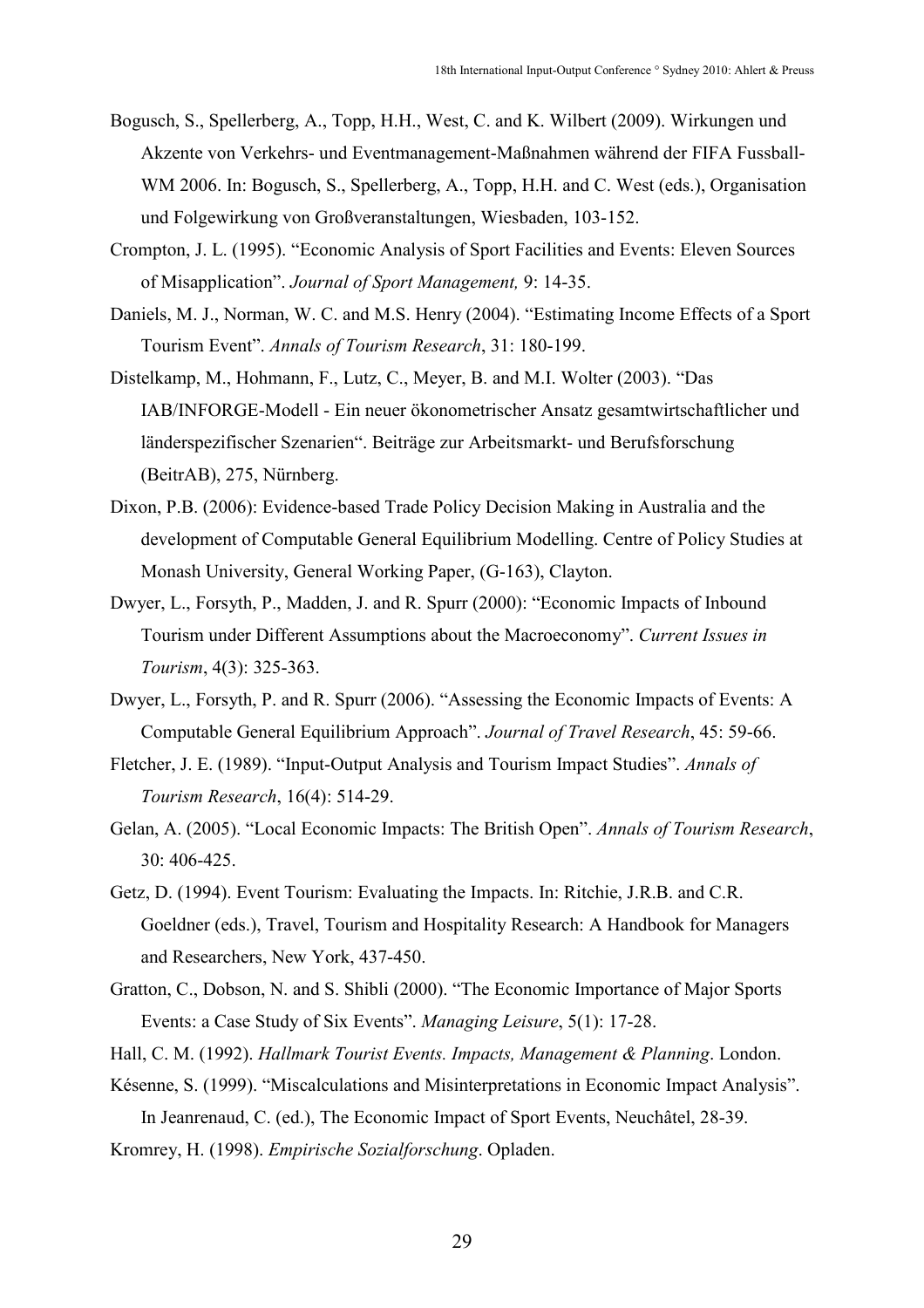- Kurscheidt, M. (2005). "Finanzwissenschaftliche Analyse des Sports: Empirische Befunde und allokationstheoretische Erklärungen zur staatlichen Sportpolitik". In: Napp, H.G. (ed.), Finanzwissenschaft im Wandel, Frankfurt am Main, 211-229.
- Kurscheidt, M. (2007). Ökonomische Analyse von Sportgroßveranstaltungen: Ein integrierter Evaluierungs- und Management-Ansatz am Beispiel von Fußball-Weltmeisterschaften. (PhD Thesis), University of Paderborn.
- Kurscheidt, M., Preuss, H. and N. Schütte (2008). "Konsuminduzierter Impakt von Sportgroßevents am Beispiel der Fußball-WM 2006 - Befragungsergebnisse und Implikationen für die EURO 2008". Wirtschaftspolitische Blätter, 55(1): 79-94.
- Kurscheidt, M. and B. Rahmann (1999). "Local investment and national impact: The case of the football World Cup 2006 in Germany". In: Jeanrenaud, C. (ed.), The Economic Impact of Sport Events, Neuchâtel, 79-108.
- Lee, C.-K. and T. Taylor (2005). "Critical Reflections on the Economic Impact Assessment of a Mega-Event: The Case of 2002 FIFA World Cup". Tourism Management, 26: 595-603.
- Lutz, C., Meyer, B., Nathani, C. and J. Schleich (2005). "Endogenous technological change and emissions: The case of the German steel industry". Energy Policy, 33(9): 1143-1154.
- Madeja, A. (2005). FIFA Fussball Weltmeisterschaft in Deutschland. Ergebnisse im Rahmen der Besucherbefragung anlässlich der EM 2004. IHK Akademie, Reutlingen.
- Matheson, V. (2009). "Economic Multipliers and Mega-Event Analysis", International Journal of Sport Finance, 4(1): 63-70.
- Meyer, B. and G. Ahlert (2000). Die ökonomischen Perspektiven des Sports. Eine empirische Analyse für die Bundesrepublik Deutschland. Köln.
- Meyer, B. and G. Ahlert (2002). "Probleme der Regionalisierung volkswirtschaftlicher Einkommens - und Beschäftigungseffekte von Sportgroßveranstaltungen". In: Büch, M.- P., Maennig, W. and H.-J. Schulte (eds.), Regional- und sportökonomische Aspekte von Sportgroßveranstaltungen, Köln, 83-100.
- Meyer, B. and G. Ewerhart (1998). "Multisectoral policy modelling for environmental analysis". In: Uno, K. and P. Bartelmus (eds.), Environmental Accounting in Theory and Practice, Dordrecht.
- Meyer, B., Lutz, C. and M.I. Wolter (2005). "Global Multisector/Multicountry 3-E Modelling: From COMPASS to GINFORS". Revista de Economia Mundial, 13: 77-97.
- Lutz, C., Meyer, B. and M.I. Wolter (2010). "The Global Multisector/Multicountry 3E-Model GINFORS. A Description of the Model and a Baseline Forecast for Global Energy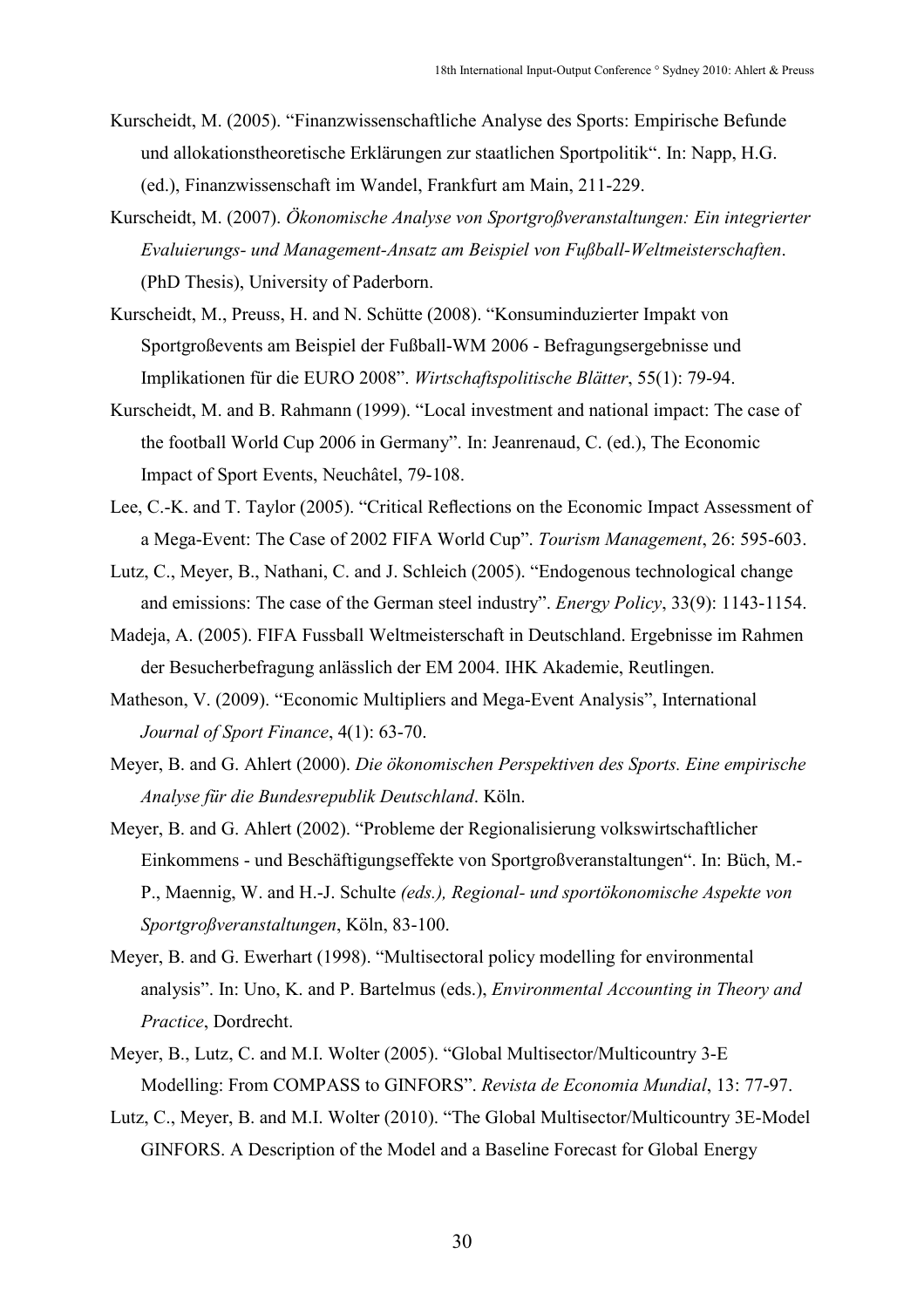Demand and CO<sub>2</sub>-Emissions". International Journal of Global Environmental Issues,  $10(1-2)$ : 25-45.

- Meyer, B., Lutz, C., Schnur, P. and G. Zika (2007). "Economic Policy Simulations with Global Interdependencies: A Sensitivity Analysis for Germany". Economic Systems Research, 19(1): 37-55.
- Miller, R.E. and P.D. Blair (1985). Input-Output-Analysis: Foundations and Extensions. Eaglewood Cliffs: Prentice Hall.
- Mondello, M.J. and P. Rishe (2004). "Comparative Economic Impact Analyses: Differences across Cities, Events, and Demographics." Economic Development Quarterly, 18: 331- 342.
- Oldenboom, E. (2006). Costs and Benefits of Major Sport Events. Amsterdam.
- Preuss, H. (2004). The Economics of Staging the Olympics. A Comparison of the Games 1972-2008. Cheltenham Glos.
- Preuss, H. (2005). "The economic impact of visitors at major multi-sport-events". European Sport Management Quarterly, 5(3): 283-304.
- Preuss, H. and H.-J. Weiss (2003). Torchholder Value Added. Der ökonomische Nutzen der Olympischen Spiele 2012 in Frankfurt Rhein/Main. Eschborn.
- Preuss, H., Kurscheidt, M. and N. Schütte (2009). Ökonomie des Tourismus durch Sportgroßveranstaltungen: Eine empirische Analyse zur Fußball-Weltmeisterschaft 2006. Wiesbaden.
- Preuss, H., Siller, H., Zehrer, A., Schütte, N. and M. Stickdorn (2010). Wirtschaftliche Wirkungen und Besucherzufriedenheit mit der UEFA EURO 2008 $^{TM}$ . Eine empirische Analyse für Österreich. Wiesbaden.
- Preuss, H., Seguin, B. and N. O'Reilly (2007). "Profiling Major Sport Event Visitors: The 2002 Commonwealth Games". Journal of Sport & Tourism, 12(1): 5-23.
- Rahmann, B., Weber, W., Groennig, Y., Kurscheidt, M., Napp, H.-G. and M. Pauli (1998). Sozio-ökonomische Analyse der Fußball-WM 2006 in Deutschland. Köln.
- Schleich, J., Nathani, C., Meyer, B. and C. Lutz (2006). Endogenous Technological Change and  $CO<sub>2</sub>$ -Emissions: The case of the energy-intensive industries in Germany. Stuttgart.
- Solberg, H.A., Andersson, T.D. and S. Shibli (2002). "An Exploration of the direct economic Impacts from Business Travellers at World Championships". Event Management, 9(3): 20-28.
- Szymanski, S. (2002). "The Economic Impact of World Cup". World Economics, 3(1): 169- 178.